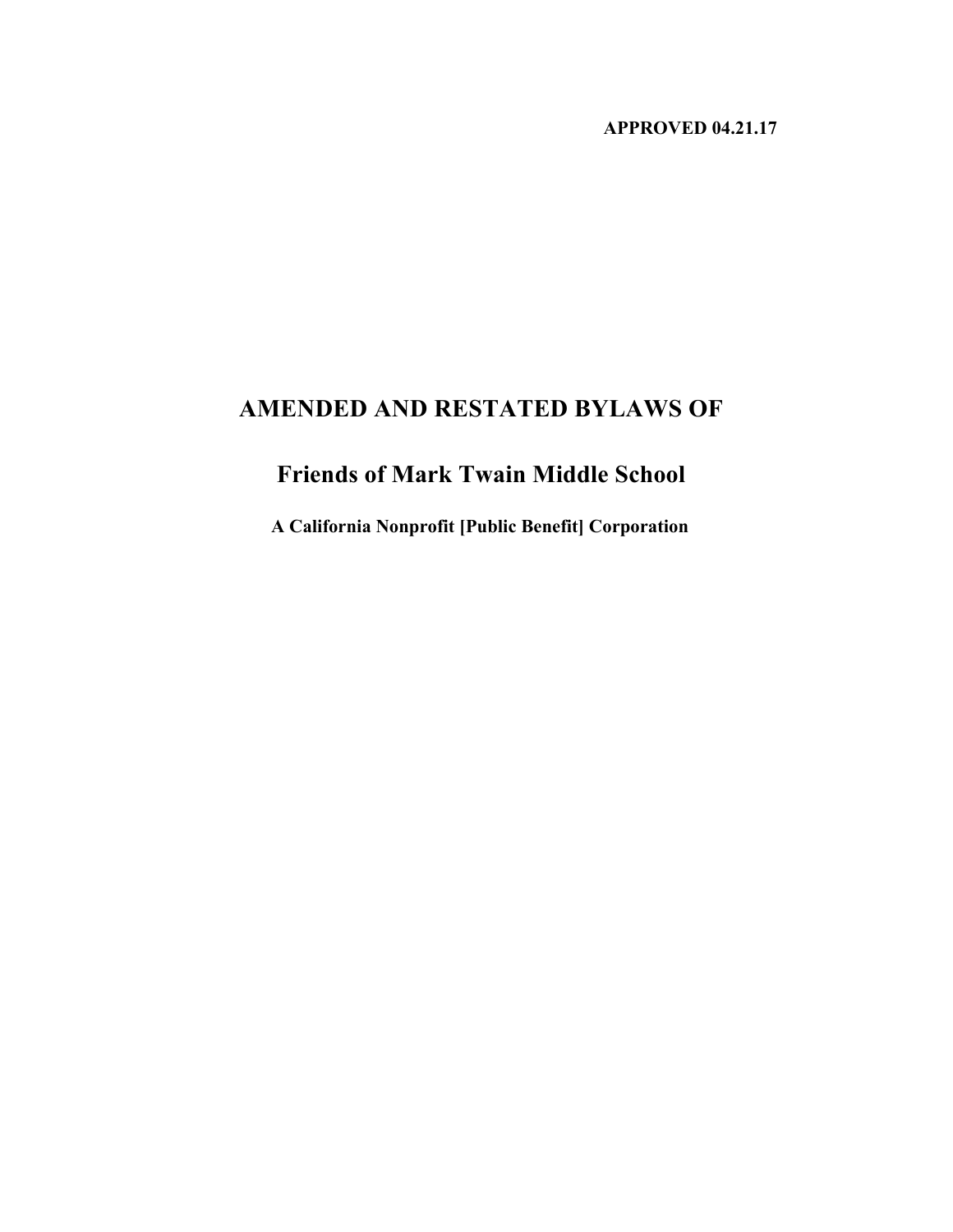# **TABLE OF CONTENTS**

| <b>SECTION 1.1 NAME</b>                                  |                |
|----------------------------------------------------------|----------------|
| <b>SECTION 1.2 PRINCIPAL OFFICE</b>                      | 5              |
| <b>SECTION 1.3 CHANGE OF ADDRESS</b>                     | 5              |
| <b>SECTION 1.4 OTHER OFFICES</b>                         |                |
|                                                          |                |
|                                                          |                |
| <b>SECTION 2.1 OBJECTIVES AND PURPOSES</b>               |                |
|                                                          |                |
| <b>SECTION 3.1 NUMBER AND REQUIRED DIRECTORS</b>         | <u>6</u>       |
| <b>SECTION 3.2 GENERAL POWERS</b>                        | 6              |
| <b>SECTION 3.3 DUTIES</b>                                | 6              |
| <b>SECTION 3.4 TERMS OF OFFICE</b>                       | $\overline{7}$ |
| <b>SECTION 3.5 COMPENSATION</b>                          | 7              |
| SECTION 3.6 RESTRICTION REGARDING INTERESTED DIRECTORS   | $\overline{7}$ |
| <b>SECTION 3.7 PLACE OF MEETINGS</b>                     | $\overline{7}$ |
| SECTION 3.8 ANNUAL AND REGULAR MEETINGS                  | 8              |
| <b>SECTION 3.9 SPECIAL MEETINGS</b>                      | 8              |
| <b>SECTION 3.10 NOTICE OF MEETINGS</b>                   | 8              |
| <b>SECTION 3.11 CONTENTS OF NOTICE</b>                   | 8              |
| <b>SECTION 3.12 QUORUM FOR MEETINGS</b>                  | 9              |
| <b>SECTION 3.13 ADJOURNMENT</b>                          | 9              |
| SECTION 3.14 MAJORITY ACTION AS BOARD ACTION             | 9              |
| <b>SECTION 3.15 CONDUCT OF MEETINGS</b>                  | 9              |
| SECTION 3.16 ACTION BY UNANIMOUS WRITTEN CONSENT WITHOUT |                |
| <b>MEETING 9</b>                                         |                |
| <b>SECTION 3.17 RESIGNATION</b>                          | 10             |
| <b>SECTION 3.18 REMOVAL</b>                              | 10             |
| <b>SECTION 3.19 VACANCIES</b>                            | 10             |
| <b>SECTION 3.20 NON-LIABILITY OF DIRECTORS</b>           | 10             |
| INDEMNIFICATION BY CORPORATION<br>SECTION 3.21<br>OF.    | DIRECTORS.     |
| OFFICERS, EMPLOYEES AND OTHER AGENTS                     | <u> 11</u>     |
| <b>SECTION 3.22 INSURANCE FOR CORPORATE AGENTS</b>       | 11             |
|                                                          |                |
| <b>SECTION 4.1 OFFICERS</b>                              | 11<br>11       |
| SECTION 4.2 QUALIFICATION, ELECTION AND TERM OF OFFICE   | 12             |
| SECTION 4.3 SUBORDINATE OFFICERS                         | 12             |
| SECTION 4.4 REMOVAL AND RESIGNATION                      | 12             |
| <b>SECTION 4.5 VACANCIES</b>                             | $\frac{12}{2}$ |
| <b>SECTION 4.6 DUTIES OF PRESIDENT</b>                   | 12             |
| SECTION 4.7 DUTIES OF VICE PRESIDENT                     | <u>13</u>      |
| <b>SECTION 4.8 DUTIES OF SECRETARY</b>                   | <u>13</u>      |
| <b>SECTION 4.9 DUTIES OF TREASURER</b>                   | 13             |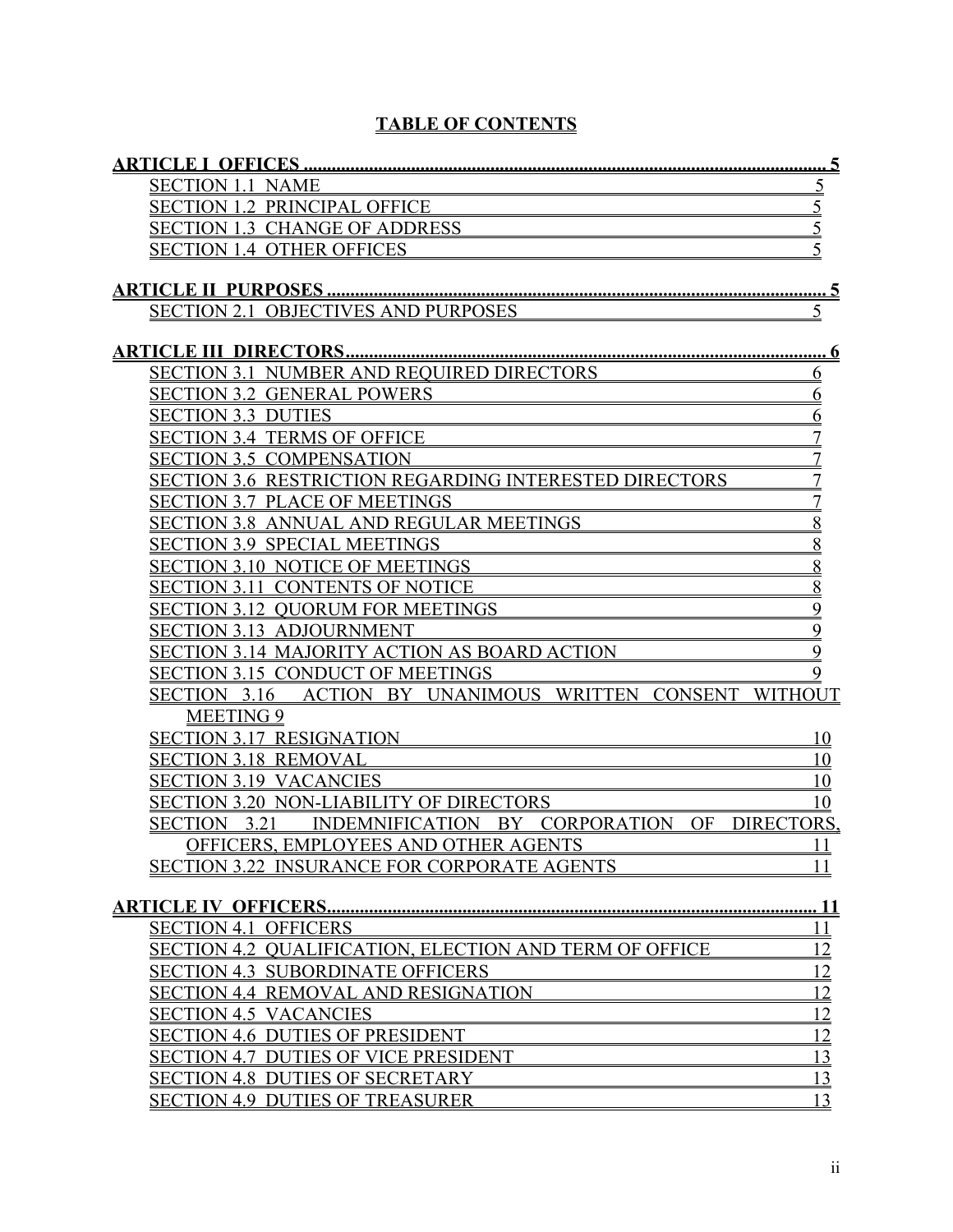| <b>SECTION 4.10 COMPENSATION</b>                                   | 14              |
|--------------------------------------------------------------------|-----------------|
|                                                                    |                 |
|                                                                    | . 14            |
| <b>SECTION 5.1 EXECUTIVE COMMITTEE</b>                             | <u> 14</u>      |
| SECTION 5.2 OTHER BOARD COMMITTEES                                 | $\overline{15}$ |
| <b>SECTION 5.3 ADVISORY COMMITTEES</b>                             | 15<br>15        |
| SECTION 5.4 MEETINGS AND ACTION OF COMMITTEES                      |                 |
| <b>ARTICLE VI EXECUTIONS OF INSTRUMENTS, DEPOSITS AND FUNDS 16</b> |                 |
| <b>SECTION 6.1 EXECUTION OF INSTRUMENTS</b>                        | 16              |
| <b>SECTION 6.2 CHECKS AND NOTES</b>                                | 16              |
| <b>SECTION 6.3 DEPOSITS</b>                                        | 16              |
| <b>SECTION 6.4 GIFTS</b>                                           | 16              |
| <b>SECTION 6.5 FUNDS</b>                                           | 16              |
| <b>ARTICLE VII CORPORATE RECORDS, REPORTS AND SEAL  17</b>         |                 |
| SECTION 7.1 MAINTENANCE OF CORPORATE RECORDS                       | 17              |
| <b>SECTION 7.2 CORPORATE SEAL</b>                                  | 17              |
| <b>SECTION 7.3 DIRECTORS' INSPECTION RIGHTS</b>                    | 17              |
| SECTION 7.4 MEMBERS' INSPECTION RIGHTS                             | 17              |
| SECTION 7.5 RIGHT TO COPY AND MAKE EXTRACTS                        | 18              |
| <b>SECTION 7.6 ANNUAL REPORT</b>                                   | 18              |
| SECTION 7.7 ANNUAL STATEMENT OF SPECIFIC TRANSACTIONS              | <b>TO</b>       |
| <b>MEMBERS</b>                                                     | 18              |
|                                                                    | 19              |
| SECTION 8.1 FISCAL YEAR OF THE CORPORATION 17                      |                 |
|                                                                    |                 |
|                                                                    | <u>19</u>       |
| <b>SECTION 9.1 AMENDMENT</b>                                       | 19              |
|                                                                    |                 |
| <b>ARTICLE X PROHIBITIONS AGAINST SHARING CORPORATE PROFITS</b>    |                 |
|                                                                    |                 |
| <b>ASSETS</b>                                                      | <u>20</u>       |
|                                                                    |                 |
|                                                                    | <b>20</b>       |
| SECTION 11.1 DETERMINATION AND RIGHTS OF MEMBERS                   | 20              |
| <b>SECTION 11.2 OUALIFICATIONS OF MEMBERS</b>                      | 21              |
| <b>SECTION 11.3 ADMISSION OF MEMBERS</b>                           | 21              |
| <b>SECTION 11.4 APPLICATION FEES AND ANNUAL DUES</b>               | $\overline{21}$ |
| <b>SECTION 11.5 NUMBER OF MEMBERS</b>                              | 21              |
| <b>SECTION 11.6 MEMBERSHIP BOOK</b>                                | 21              |
| <b>SECTION 11.7 NONLIABILITY OF MEMBER</b>                         | 22              |
| SECTION 11.8 NONTRANSFERABILITY OF MEMBERSHIPS                     | $\overline{22}$ |
| <b>SECTION 11.9 TERMINATION OF MEMBERSHIP</b>                      | $\overline{22}$ |
| SECTION 11.10 RIGHTS UPON TERMINATION OF MEMBERSHIP                | 22              |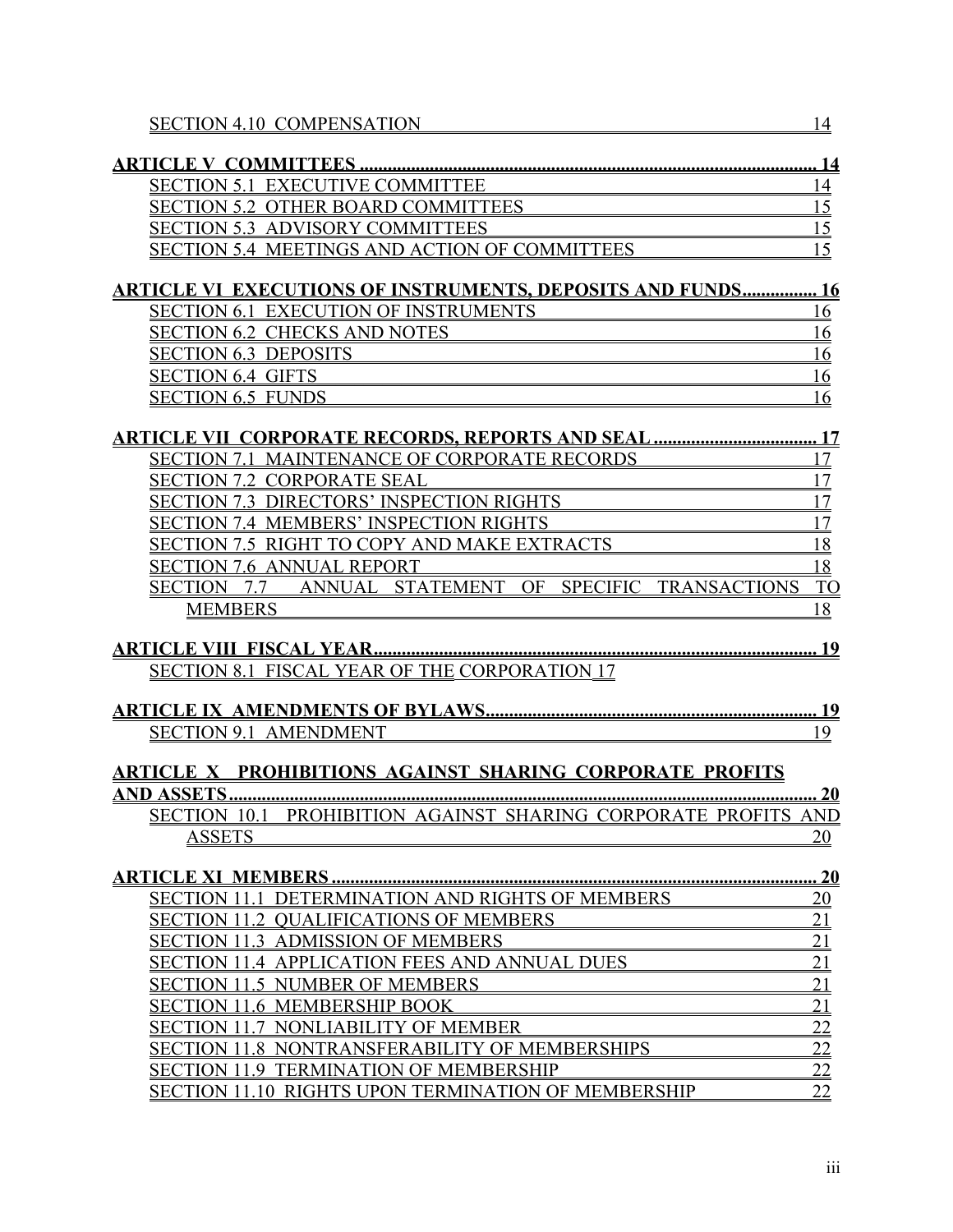| <b>SECTIO</b><br>١N |                    | <b>IDMENTS</b><br>. M F<br>'NH<br>A | <b>RESU</b><br><b>TING</b><br>$\mathbf{I}$ | N | TION<br>ER MIN A' |                |
|---------------------|--------------------|-------------------------------------|--------------------------------------------|---|-------------------|----------------|
|                     | <b>MEMBERSHIPS</b> |                                     |                                            |   |                   | $\sim$<br>ر_ ب |

| <b>ARTICLE XII MEETINGS OF MEMBERS</b>                       | 23        |
|--------------------------------------------------------------|-----------|
| <b>PLACE OF MEETINGS</b><br><b>SECTION</b><br>12.1           | 23        |
| <b>SECTION 12.2 ANNUAL MEETINGS</b>                          | 23        |
| <b>SECTION 12.3 REGULAR MEETINGS</b>                         | 23        |
| <b>SECTION 12.4 SPECIAL MEETINGS</b>                         | 23        |
| <b>SECTION 12.5 NOTICE OF MEETINGS</b>                       | 24        |
| <b>SECTION 12.6 QUORUM FOR MEETINGS</b>                      | 25        |
| SECTION 12.7 MAJORITY ACTION AS MEMBERSHIP ACTION            | 25        |
| <b>SECTION 12.8 VOTING RIGHTS</b>                            | 25        |
| PROXY VOTING<br>12.9<br>SECTION                              | 26        |
| CONDUCT OF MEETINGS<br>SECTION                               | <u>26</u> |
| ACTION BY WRITTEN BALLOT WITHOUT A MEETING<br>SECTION        | 26        |
| ACTION BY WRITTEN CONSENT WITHOUT A MEETING<br>SECTION<br>12 | 27        |
| NOMINATIONS AND ELECTIONS<br>$\mathcal{R}$<br>CTION          | 27        |
| <b>RECORD DATE FOR MEETINGS</b><br><b>SECTION 12.14</b>      | 28        |
|                                                              |           |
| <u>WRITTEN CONSENT OF DIRECTORS ADOPTING AMENDED BYLAWS.</u> | 29        |
| <b>CERTIFICATE</b>                                           | 29        |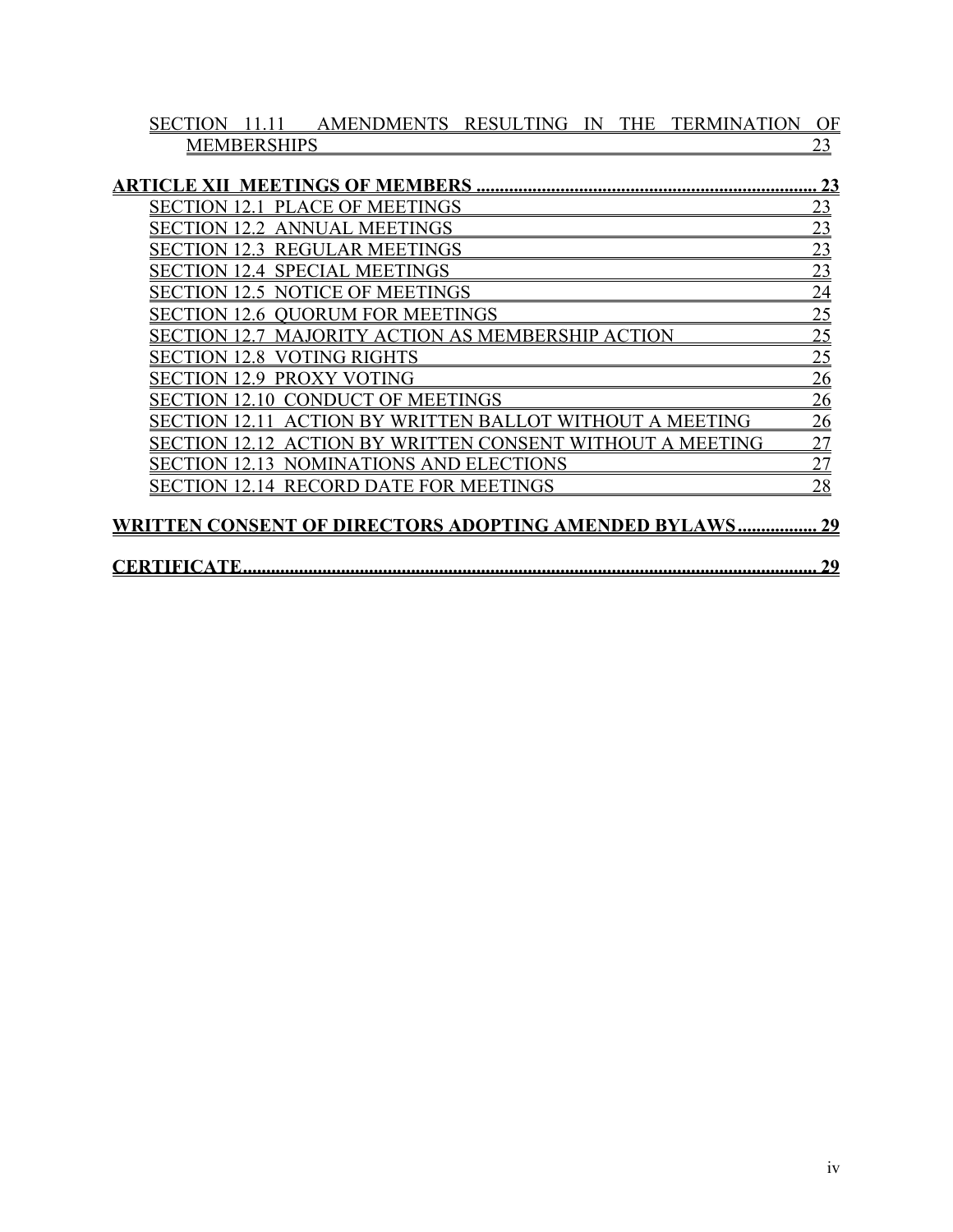## **ARTICLE I OFFICES**

## **SECTION 1.1 NAME**

The name of this organization shall be Friends of Mark Twain Middle School (FOMT). (Herein after referred to as "Corporation".)

## **SECTION 1.2 PRINCIPAL OFFICE**

The principal office of the corporation for the transaction of its business is located in Los Angeles County, California.

## **SECTION 1.3 CHANGE OF ADDRESS**

The county of the corporation's principal office can be changed only by amendment of these Bylaws and not otherwise. The Board of Directors (the "Board") may, however, change the principal office from one location to another within the named county by noting the changed address and effective date, and such changes of address shall not be deemed an amendment of these Bylaws.

## **SECTION 1.4 OTHER OFFICES**

The corporation may also have offices at such other places, within or out of the State of California, where it is qualified to do business, as its business may require and as the Board may, from time to time, designate.

## **ARTICLE II PURPOSES**

## **SECTION 2.1 OBJECTIVES AND PURPOSES**

This corporation is a nonprofit, public benefit corporation and not for the private gain of any person. It has been incorporated for public charitable purposes under the California Nonprofit Public Benefit Corporation Law.

The specific and primary purpose of this corporation is to form a permanent organization of parents, legal guardians, close relatives of students, school staff, faculty and volunteers interested in enhancing and supporting the programs and facilities of Mark Twain Middle School in the Los Angeles Unified School District (in Los Angeles, California). As well as to raise and expend funds in a lawful manner to achieve the above-mentioned purposes, working in conjunction with the school governance council(s) and administrative personnel in determining the specific projects to be funded. These areas may include specialized programs such as the Scholars Program, computer labs, after-school events, instructional support and assistance with field trips and the like. The corporation will cooperate with other organizations engaged in similar endeavors to maximize the programs and benefits to Mark Twain Middle School, to present a positive image of Mark Twain Middle School in the community and to raise the profile of the school through outreach, publicity, events, and personal interaction. The corporation will coordinate its operations and objectives with the School Administration and will work closely with them to identify areas that may be appropriate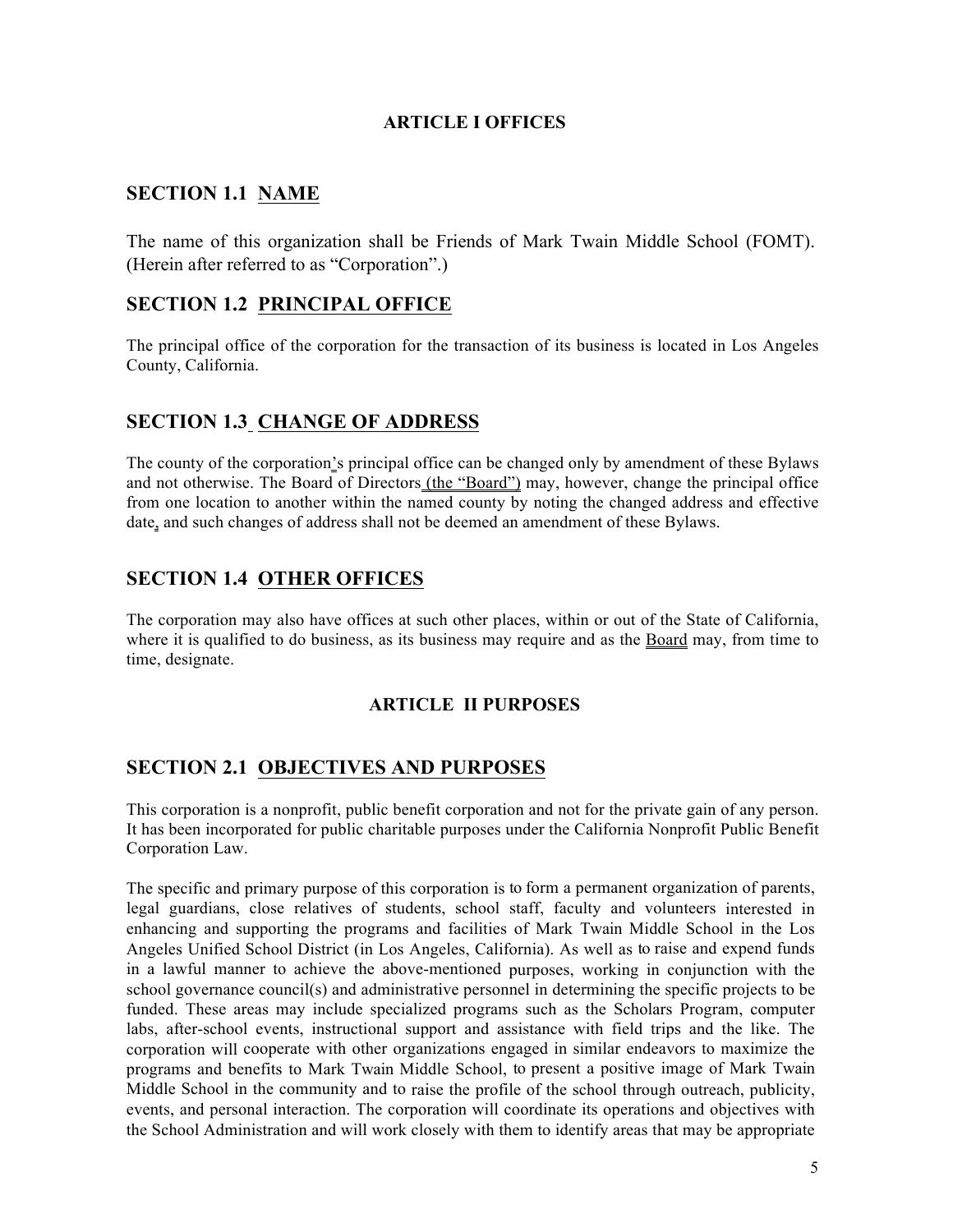for the corporation's assistance.

## **ARTICLE III DIRECTORS**

### **SECTION 3.1 NUMBER AND REQUIRED DIRECTORS**

(a) Number. The number of authorized directors shall be not less than three (3) and not more than seven (7). The exact number of directors shall be determined from time to time by a resolution adopted by the affirmative vote of directors constituting a majority of the total number of directors authorized at the time of such vote.

- (b) Required Directors. The Board shall include the following:
- (i) The President of the corporation.

## **SECTION 3.2 GENERAL POWERS**

Subject to the provisions of the California Nonprofit Public Benefit Corporation Law and any limitations in the Articles of Incorporation and these Bylaws relating to action required or permitted to be taken or approved by the members, the activities and affairs of this corporation shall be conducted and all corporate powers shall be exercised by or under the direction of the Board.

#### **SECTION 3.3 DUTIES**

It shall be the duty of the directors to:

- (a) Perform any and all duties imposed on them collectively or individually by law, by the Articles of Incorporation or by these Bylaws;
- (b) Appoint a Chairperson of the Board, a Vice-Chairperson of the Board and a Secretary of the Board by a majority vote;
- (c) Appoint and remove, employ and discharge, and, except as otherwise provided in these Bylaws, prescribe the duties and fix the compensation, if any, of all officers, agents and employees of the corporation;
- (d) Supervise all officers, agents and employees of the corporation to assure that their duties are performed properly;
- (e) Meet at such times and places as required by these Bylaws;
- (f) Register their mailing addresses, facsimile numbers and/or electronic mail addresses for electronic transmission<sup>1</sup> with the Secretary of the corporation, and notices of meetings mailed

<sup>&</sup>lt;sup>1</sup> "Electronic transmission" means a communication (a) delivered by facsimile telecommunication or electronic mail when directed to the facsimile number or electronic mail address, respectively, for that recipient on record with the corporation, (b) to a recipient who has provided an unrevoked consent to the use of those means of transmission for communications under or pursuant to the California Corporation Law, and (c) that creates a record that is capable of retention, retrieval and review, and that may thereafter be rendered into clearly legible tangible form.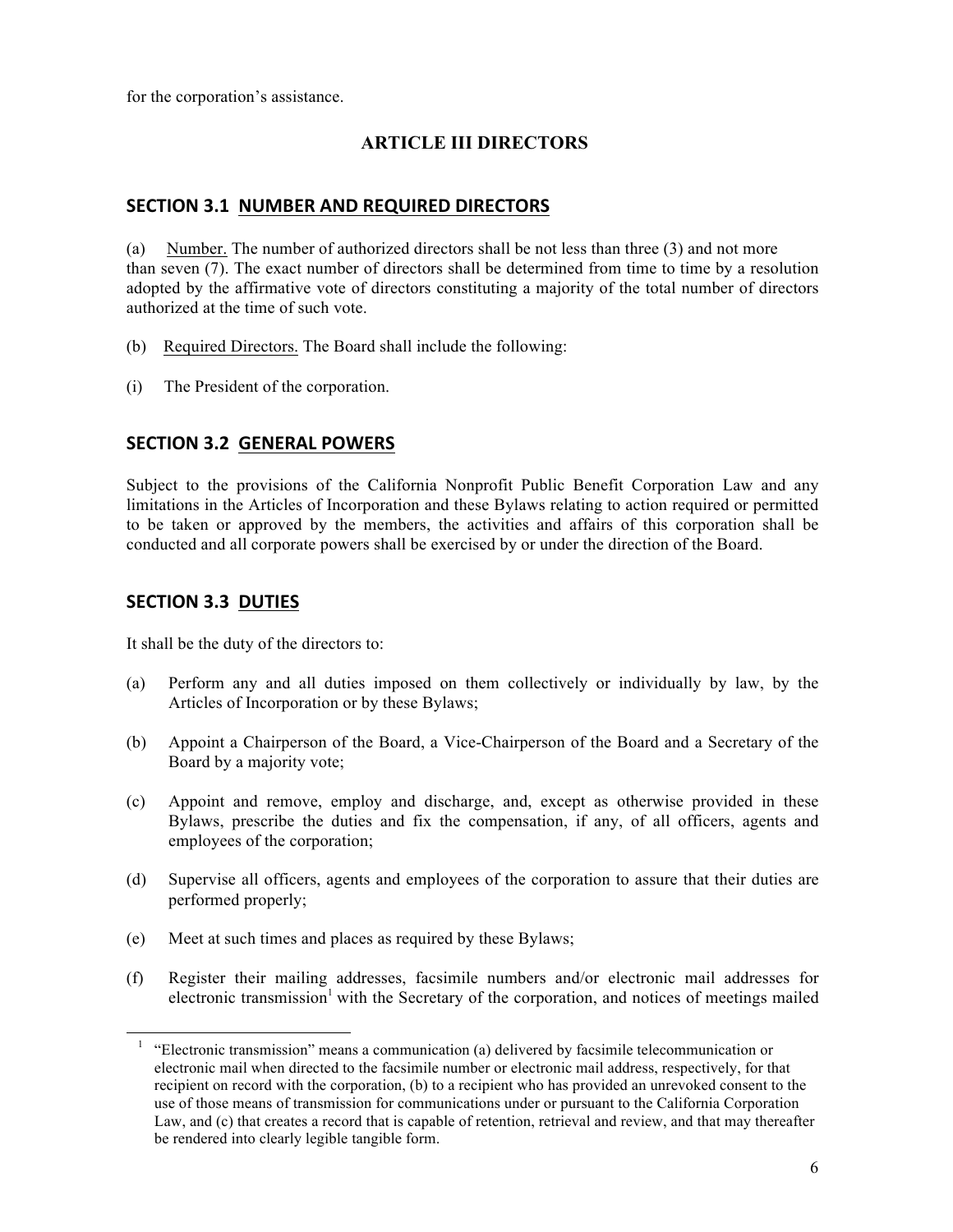or electronically transmitted to them at such mailing addresses, facsimile numbers and/or electronic mail addresses shall be valid notice thereof; and

(f) Be members of the corporation.

## **SECTION 3.4 TERM OF OFFICE**

The term of office of each director shall be two (2) years. Each director, including a director elected to fill a vacancy, shall hold office until the expiration of the term for which he or she was elected and until the election and qualification of a successor, or until that director's earlier resignation or removal in accordance with these Bylaws and the California Nonprofit Public Benefit Corporation Law.

## **SECTION 3.5 COMPENSATION**

Directors shall serve without compensation. In addition, they shall be allowed reasonable advancement or reimbursement of expenses incurred in the performance of their regular duties as specified in Section 3.3 of these Bylaws. Directors may not be compensated for rendering services to the corporation in any capacity other than as director.

## **SECTION 3.6 RESTRICTION REGARDING INTERESTED DIRECTORS**

Notwithstanding any other provision of these Bylaws, not more than forty-nine percent (49%) of the persons serving on the Board may be interested persons. For purposes of this Section, "interested persons," means either:

- (a) Any person currently being compensated by the corporation for services rendered within the previous twelve (12) months, whether as a full- or part-time officer or other employee, independent contractor or otherwise, excluding any reasonable compensation paid to a director as director; or
- (b) Any brother, sister, ancestor, descendant, spouse, brother-in-law, sister-in-law, son-in-law, daughter-in-law, mother-in-law or father-in-law of any such person.

## **SECTION 3.7 PLACE OF MEETINGS**

Meetings of the Board shall be held at the principal office of the corporation unless otherwise provided by the Board or at such place within or out of the State of California, which has been designated from time to time by resolution of the Board. In the absence of such designation, regular meetings shall be held at the principal office of this corporation. Special meetings of the Board may be held either at a place designated for such meeting or at the principal office.

Participation in a meeting through the use of telephone conference or electronic video screen communication constitutes in-person presence of a director at that meeting if:

- (a) Each director participating in the meeting can communicate with all of the other directors concurrently;
- (b) Each director is able to participate in all meeting activities, including, without limitation, the capacity to propose, or to interpose an objection to, a specific action to be taken by the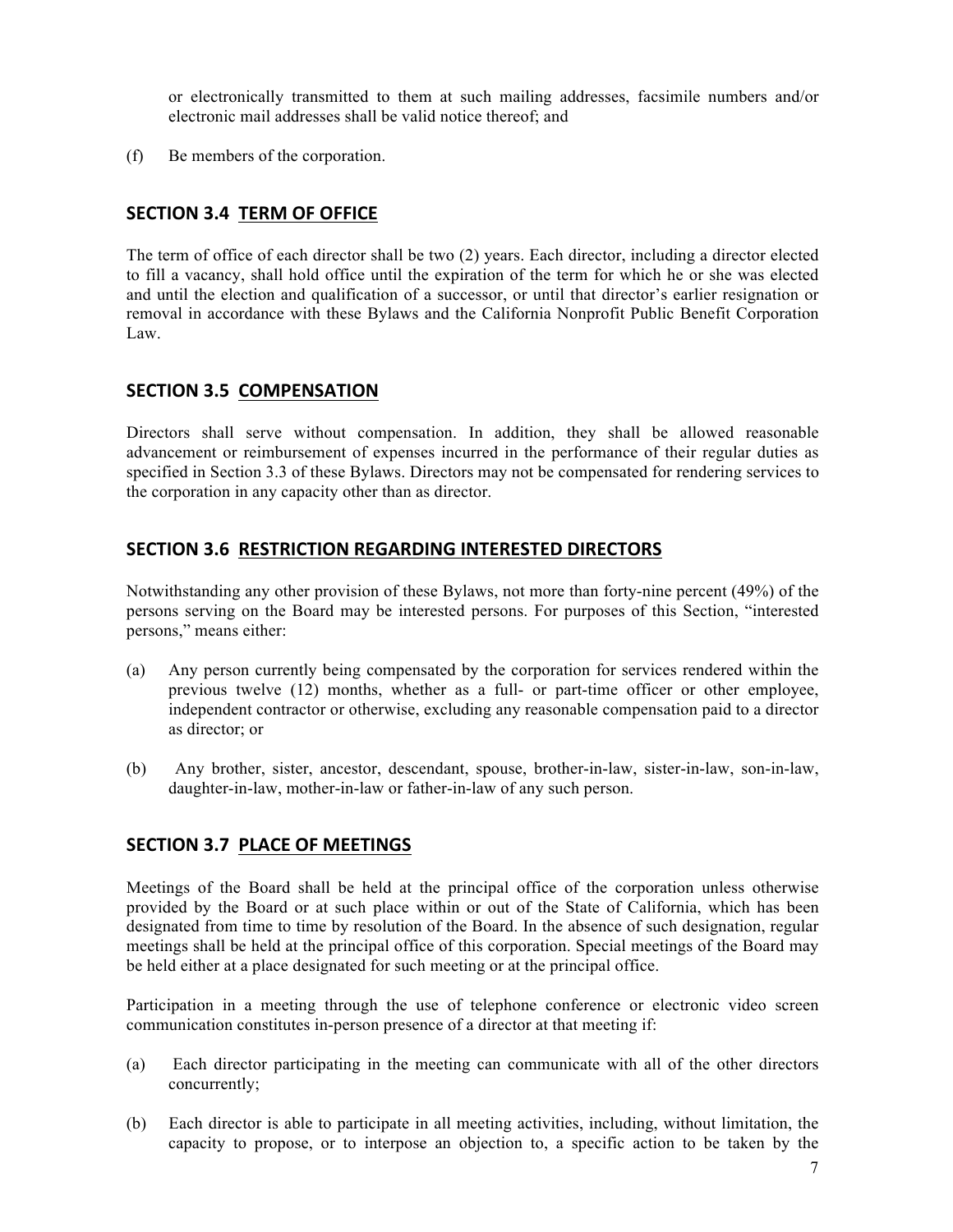corporation; and

(c) The Board verifies that all persons participating in the meeting are directors of the corporation or are otherwise entitled to participate in the meeting, and that all actions of, or votes by, the Board are taken and cast by only directors.

### **SECTION 3.8 ANNUAL AND REGULAR MEETINGS**

An annual meeting of the Board for the purpose of reviewing the Annual Report and creating an Annual Budget for the corporation and for the transaction of such other business as may properly come before the meeting shall be held each year on such date and at such time and place as designated by resolution of the Board. Regular meetings of the Board shall be held on such dates and at such times and places as determined from time to time by resolution of the Board.

## **SECTION 3.9 SPECIAL MEETINGS**

Special meetings of the Board may be called by the Chairperson of the Board, or by any two (2) or more directors with notice first given to the Chairperson of the Board of their intention to call a special meeting. Special meetings shall be held at such place, date and time as may be specified in the notice of the meeting. In the absence of such designation, special meetings shall be held at the principal office of the corporation.

## **SECTION 3.10 NOTICE OF MEETINGS**

(a) Regular meetings of the Board may be held with seventy-two (72) hours' notice. Notice of special meetings shall be given to each director, and notice of each resolution or other action affecting the date, time, and place of one (1) or more regular meetings shall be given to each director not present at the meeting adopting such resolution or other action (subject to Section 3.9 of these Bylaws). Notice of special meetings shall be given (i) personally, (ii) by regular mail deposited at least ten (10) days prior to the meeting, or (iii) by electronic transmission at least seven (7) days prior to the meeting. If notice is to be provided by mail or electronic transmission, it shall be directed to each director at his/her registered mailing address, facsimile number or electronic mail address, or at another address, as the case may be, from time to time designated by such director to the Secretary of the corporation.

(b) A written waiver of notice of meeting signed by a director or a waiver by electronic transmission by a director, whether given before or after the meeting time stated in such notice, is deemed equivalent to notice. Attendance of a director at a meeting is a waiver of notice of such meeting, except when the director attends a meeting for the express purpose of objecting at the beginning of the meeting to the transaction of any business at the meeting on the ground that the meeting is not lawfully called or convened. Such waivers, consents and approvals shall be filed with the corporate records or made a part of the minutes of the meeting.

## **SECTION 3.11 CONTENTS OF NOTICE**

Notice of meetings not herein dispensed with shall specify the place, day and hour of the meeting. The purpose of any meeting of the Board need not be specified in the notice.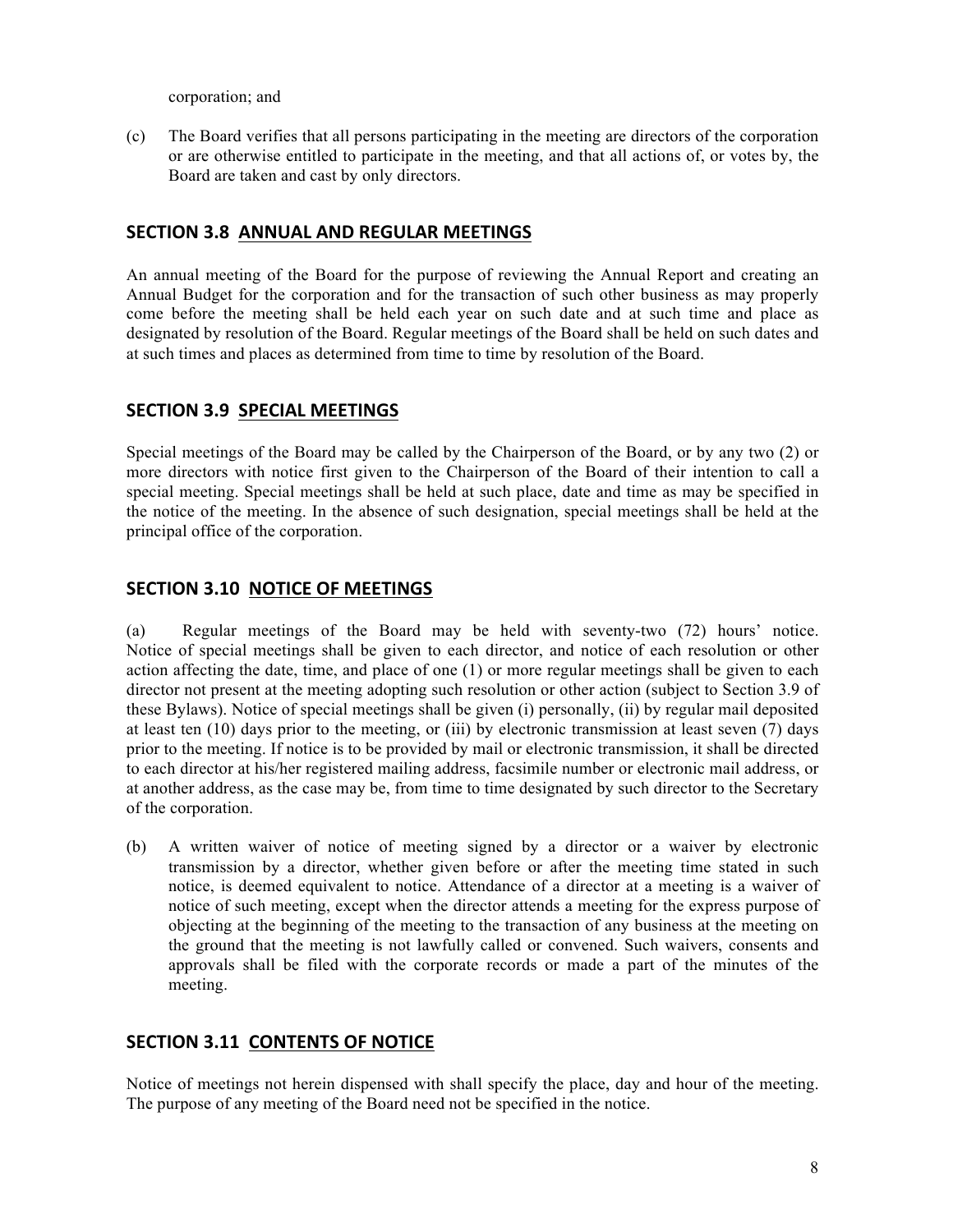## **SECTION 3.12 QUORUM FOR MEETINGS**

At all meetings of the Board, the presence of a majority of the total number of authorized directors at the time of such vote shall constitute a quorum for the transaction of business. Except as otherwise required by law, by the Articles of Incorporation or by these Bylaws, no business shall be considered by the Board at any meeting at which a quorum is not present, and the only motion which the Chairperson shall entertain at such meeting is a motion to adjourn.

The directors present at a duly called and held meeting at which a quorum is initially present may continue to do business notwithstanding the loss of a quorum at the meeting due to a withdrawal of directors from the meeting, provided that any action thereafter taken must be approved by at least a majority of the required quorum for such meeting or such greater percentage as may be required by law, by the Articles of Incorporation or by these Bylaws.

## **SECTION 3.13 ADJOURNMENT**

A majority of the directors present may adjourn any meeting of the Board, whether or not a quorum is present. No notice need be given of any adjourned meeting or of the business to be transacted at such meeting, unless the time and place of the adjourned meeting are not announced at the time of adjournment, in which case, notice conforming to the requirements of Section 3.10 of these Bylaws, as applicable to special meetings, shall be given to each director. At any adjourned meeting, the directors may transact any business that might have been transacted at the original meeting.

## **SECTION 3.14 MAJORITY ACTION AS BOARD ACTION**

Every act or decision done or made by a majority of the directors present at a meeting duly held at which a quorum is present is the act of the Board, unless otherwise provided by the Articles of Incorporation, these Bylaws or provisions of the California Nonprofit Public Benefit Corporation Law. Without limitation, provisions relating to the appointment of committees (Section 5212), approval of contracts or transactions in which a director has a material financial interest (Section 5233) and indemnification of directors (Section 5238(e)) require a greater percentage or different voting rules for approval of a matter by the Board.

## **SECTION 3.15 CONDUCT OF MEETINGS**

Meetings of the Board shall be presided over by (a) the Chairperson of the Board or, (b) if no such person has been so designated or, in his or her absence, the Vice Chairperson of the Board or, (c) in the absence of each of these persons, by a chairperson chosen by a majority of the directors present at the meeting.

Robert's Rules of Order shall govern meetings of the Board, as such rules may be revised from time to time, insofar as the rules are not inconsistent with or in conflict with any provision of law, the Articles of Incorporation or these Bylaws.

## **SECTION 3.16 ACTION BY UNANIMOUS WRITTEN CONSENT WITHOUT MEETING**

Any action required or permitted to be taken by the Board under any provision of law may be taken without a meeting if all members of the Board individually or collectively consent thereto in writing or by electronic transmission to such action and such writings or electronic transmissions are filed with the minutes of proceedings of the Board. For the purposes of this Section only, "all members of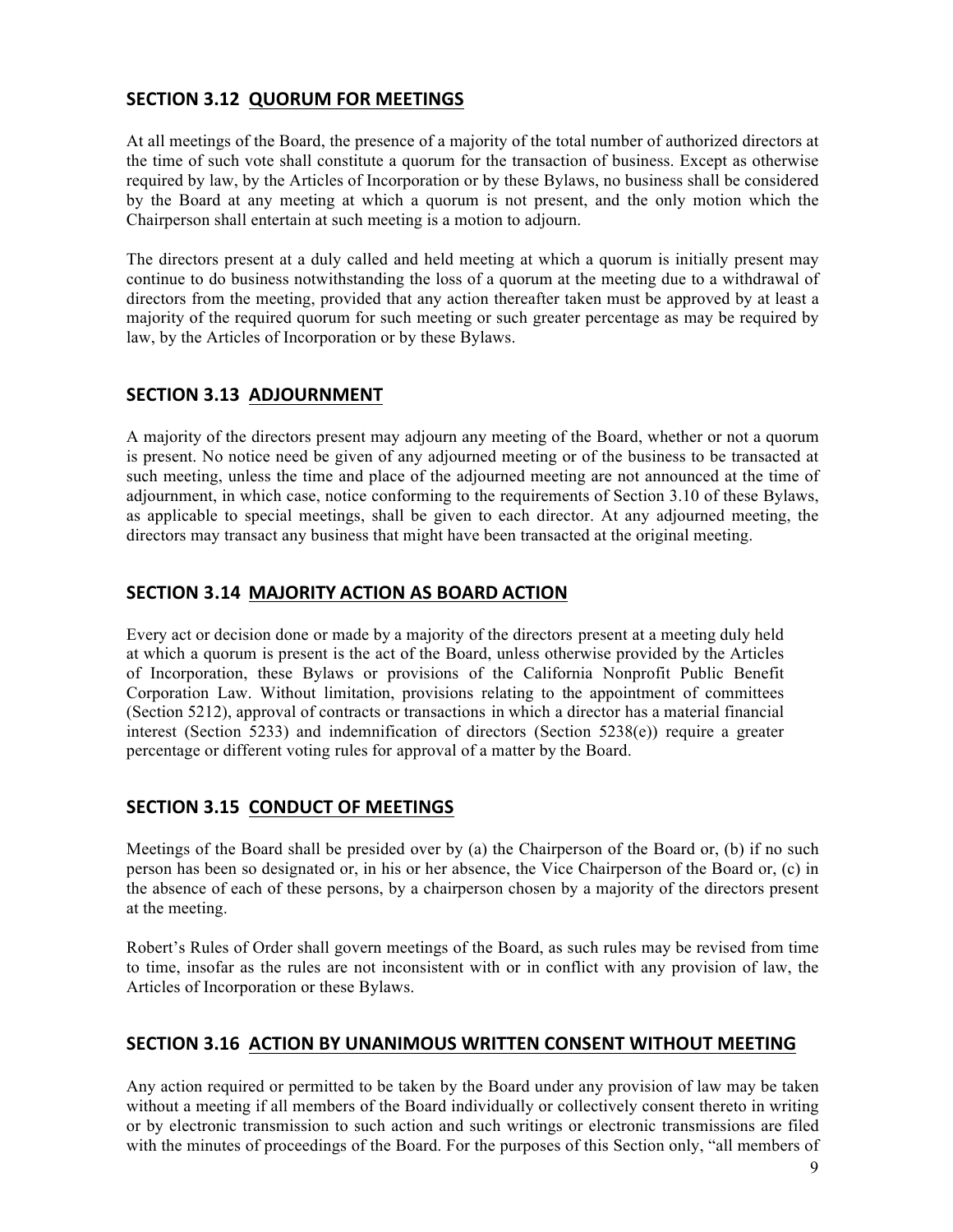the Board" shall not include any "interested director" as defined in Section 5233 of the California Nonprofit Public Benefit Corporation Law. Such action by written consent shall have the same force and effect as the unanimous vote of the directors. Any certificate or other document filed under any provision of law which relates to action so taken shall state that the action was taken by unanimous written consent of the Board without a meeting and that the Bylaws of this corporation authorize the directors to so act. Such statement shall be prima facie evidence of such authority.

## **SECTION 3.17 RESIGNATION**

Any director may resign at any time by delivering written notice (a) personally, (b) by registered mail or (c) by electronic transmission to the Chairperson of the Board, the President, the Secretary of the corporation or the Board. Any such resignation shall take effect at the date of receipt of such notice or at any later date specified therein or an effective date determined upon the happening of an event or events and, unless otherwise specified therein, the acceptance of such resignation shall not be necessary to make it effective.

## **SECTION 3.18 REMOVAL**

If the corporation has less than fifty (50) members, directors may be removed without cause by a majority of all members, or, if the corporation has fifty (50) or more members, by vote of a majority of the votes represented at a meeting of the members at which a quorum is present.

## **SECTION 3.19 VACANCIES**

Vacancies on the Board shall exist (a) on the death, resignation or removal of any director, and (b) whenever the number of authorized directors is increased in accordance with these Bylaws.

The Board may declare vacant the office of a director who has been declared of unsound mind by a final order of court, convicted of a felony or been found by a final order or judgment of any court to have breached any duty under Section 5230 through 5239 of the California Nonprofit Public Benefit Corporation Law.

Vacancies on the Board may be filled by approval of the Board or, if the number of directors then in office is less than a quorum, by (a) the unanimous written consent of the directors then in office, (b) the affirmative vote of a majority of the directors then in office at a meeting held pursuant to notice or waivers of notice complying with this Article, or (c) a sole remaining director. Vacancies created by the removal of a director may be filled only by the approval of the members. The members of this corporation may elect a director at any time to fill any vacancy not filled by the directors.

A person elected to fill a vacancy as provided by this Section shall hold office until the next election of directors, or until he or she resigns, is removed by the Board or is otherwise disqualified to serve, whichever occurs first.

## **SECTION 3.20 NON-LIABILITY OF DIRECTORS**

The directors shall not be personally liable for the debts, liabilities or other obligations of the corporation.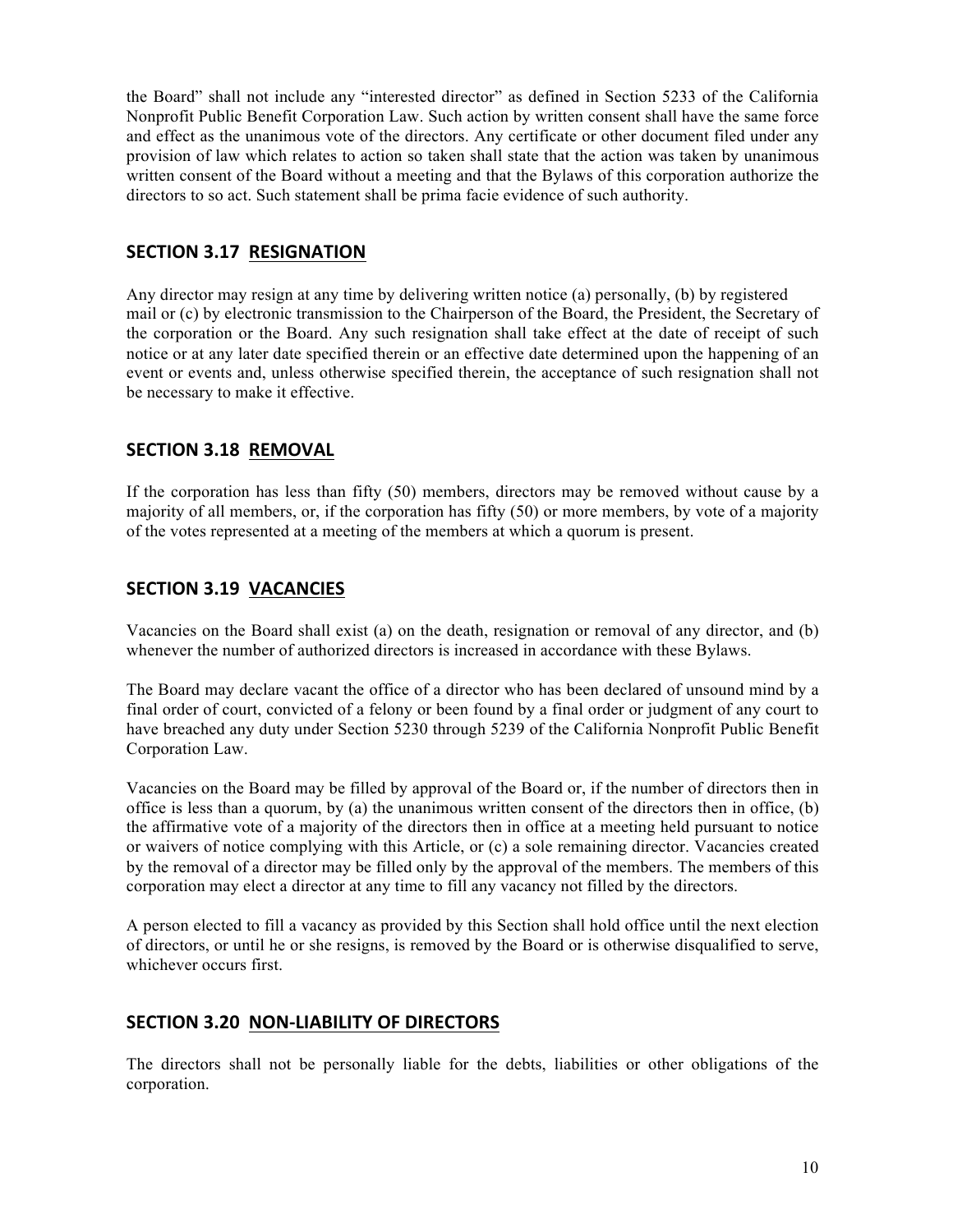## **SECTION 3.21 INDEMNIFICATION BY CORPORATION OF DIRECTORS, OFFICERS, EMPLOYEES AND OTHER AGENTS**

The corporation shall, to the maximum extent permitted by the California Nonprofit Public Benefit Corporation Law, indemnify each of its directors and officers against expenses, judgments, fines, settlements and other amounts actually and reasonably incurred in connection with any proceeding arising by reason of the fact that any such person is, or was, a director or an officer of the corporation.

The corporation shall advance to such person, expenses incurred in defending any such proceeding to the maximum extent permitted by the California Nonprofit Public Benefit Corporation Law. For purposes of this Section, a "director" or "officer" of the corporation includes any person who is, or was, a director or officer of the corporation. The Board may, in its discretion, provide by resolution for indemnification of, or advance of expenses to, other employees or agents of the corporation, and likewise may refuse to provide for such indemnification or advance of expenses except to the extent such indemnification is required by applicable law.

The indemnification provided for herein shall continue as to a person who has ceased to be a director, officer, employee or agent and shall inure to the benefit of the heirs, executors and administrators of such persons (together, the "Covered Persons"). Any indemnification and advancement pursuant to this Section shall only be recoverable from the assets of the corporation. No amendment or repeal of any of the provisions of these Bylaws shall limit or eliminate the benefits provided to Covered Persons under this Section.

Any indemnification granted under this Section is conditioned on the Board's determination, by a majority vote of those directors who are not parties to the proceeding, that the director or officer seeking reimbursement acted in good faith and in a manner he or she reasonably believed to be in the best interest of the corporation.

## **SECTION 3.22 INSURANCE FOR CORPORATE AGENTS**

The Board may adopt a resolution authorizing the purchase and maintenance of insurance on behalf of any agent of the corporation, including any director, officer, employee or other agent of the corporation, against any liability other than for violating provisions of law relating to self-dealing (Section 5233 of the California Nonprofit Public Benefit Corporation Law) asserted against or incurred by the agent in such capacity or arising out of the agent's status as such, whether or not the corporation would have the power to indemnify the agent against such liability under the provisions of Section 5238 of the California Nonprofit Public Benefit Corporation Law.

## **ARTICLE IV OFFICERS**

#### **SECTION 4.1 OFFICERS**

The officers of the corporation shall be (a) the President, (b) the Vice President, (c) the Secretary, (d) the Chief Financial Officer who shall be designated as the Treasurer, and (e) the Parliamentarian. The corporation may also have, as determined by the Board, one (1) or more Vice Presidents, Assistant Secretaries, Assistant Treasurers, or other officers. The same person may hold any number of offices, except that neither the Secretary nor the Treasurer may serve as the President or Chairperson on on the Board.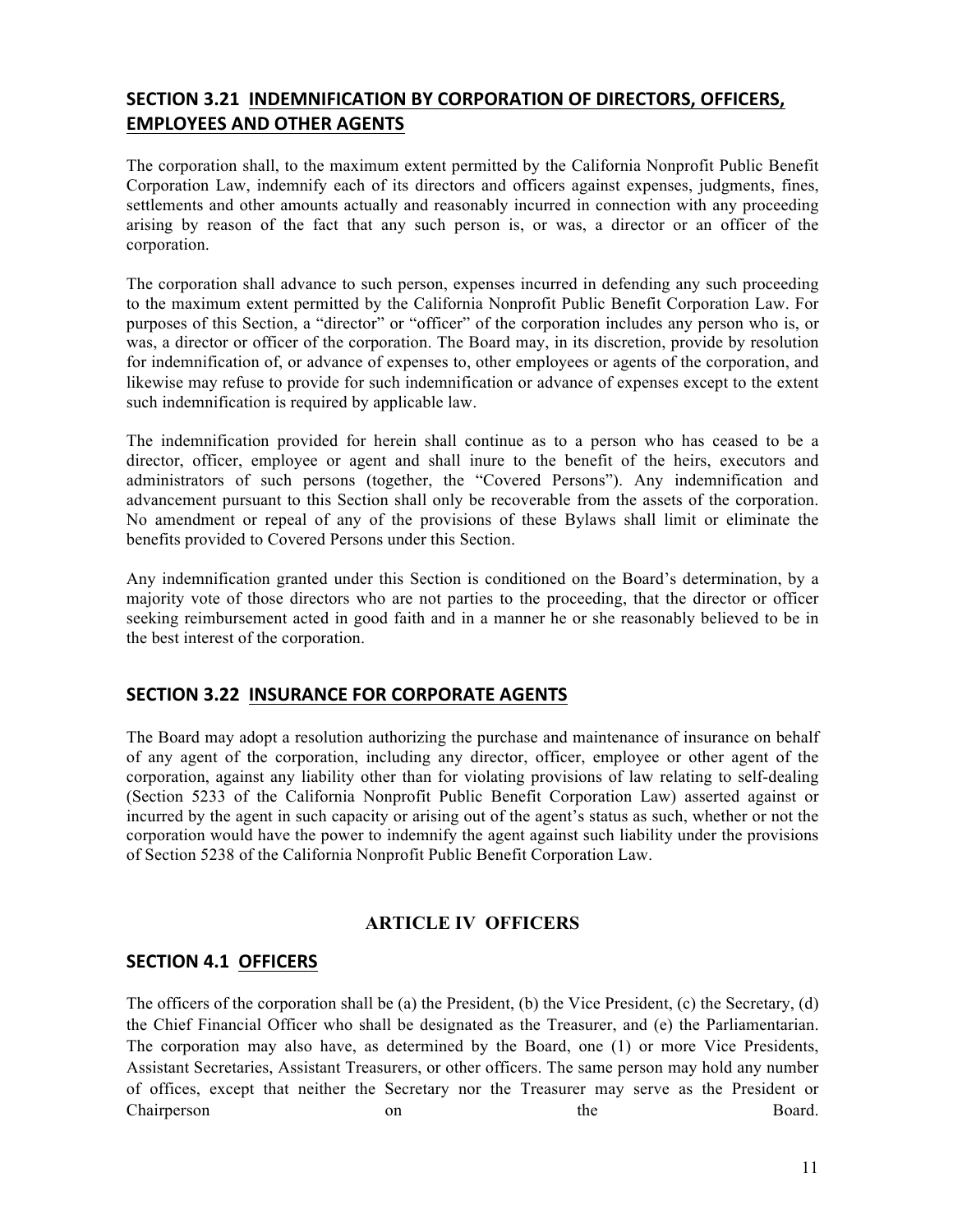In accordance with Section 3.1 of these Bylaws, the President shall be a director on the Board. Other officers may also serve as a director on the Board but are not required to do so.

### **SECTION 4.2 QUALIFICATION, ELECTION AND TERM OF OFFICE**

Officers shall be members of the corporation, unless otherwise determined by resolution duly adopted by the Board. Officers shall be elected by the Board by majority vote, at any time, and each officer shall hold office for one (1) year in any one position or until his or her successor is elected and qualified, or until he or she resigns, is removed by the Board or is otherwise disqualified to serve, whichever occurs first.

### **SECTION 4.3 SUBORDINATE OFFICERS**

The Board may appoint such other officers or agents as it may deem desirable, and such officers shall serve such terms, have such authority and perform such duties as may be prescribed from time to time by the Board.

## **SECTION 4.4 REMOVAL AND RESIGNATION**

Subject to the terms of any contract that has been approved or ratified by the Board relating to the employment of any officer of the corporation, the Board may remove any officer, either with or without cause, at any time. Any officer may resign at any time by giving written notice (a) personally, (b) by registered mail or (c) by electronic transmission to the Board or to the President or the Secretary of the corporation. Any such resignation shall take effect at the date of receipt of such notice or at any later date specified therein, and, unless otherwise specified therein, the acceptance of such resignation shall not be necessary to make it effective.

#### **SECTION 4.5 VACANCIES**

Any vacancy caused by the death, resignation, removal, disqualification or otherwise, of any officer shall be filled by the Board. In the event of a vacancy in any office other than that of President, such vacancy may be filled temporarily by appointment by the President until such time as the Board shall fill the vacancy. Vacancies occurring in offices of officers appointed at the discretion of the Board may or may not be filled, as the Board shall determine.

#### **SECTION 4.6 DUTIES OF PRESIDENT**

The President shall:

- (a) Be the Chief Executive Officer of the corporation;
- (b) Subject to the control of the Board, supervise and control the affairs of the corporation and the activities of the officers;
- (c) Perform all duties incident to his or her office and such other duties as may be required by law, by the Articles of Incorporation or by these Bylaws, or which may be prescribed from time to time by the Board;
- (d) Preside over all meetings of the members; and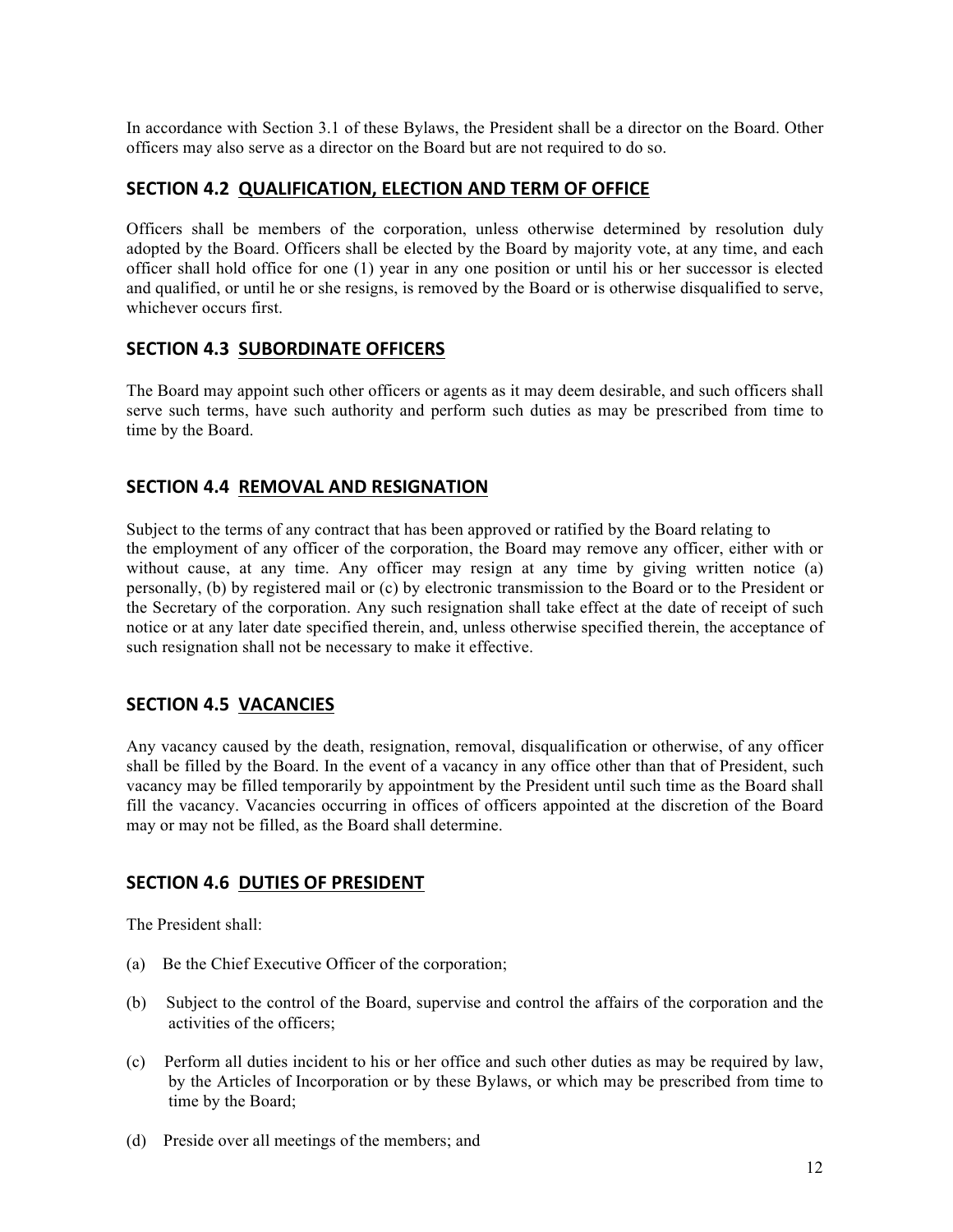(e) In the name of the corporation, execute such deeds, mortgages, bonds, contracts, checks or other instruments which may from time to time be authorized by the Board, except as otherwise expressly provided by law, by the Articles of Incorporation or by these Bylaws.

## **SECTION 4.7 DUTIES OF VICE PRESIDENT**

In the absence of the President, or in the event of his or her inability or refusal to act, the Vice President shall perform all the duties of the President, and when so acting shall have all the powers of, and be subject to all the restrictions on, the President. The Vice President shall have other powers and perform such other duties as may be prescribed by law, by the Articles of Incorporation or by these Bylaws, or as may be prescribed by the Board.

### **SECTION 4.8 DUTIES OF SECRETARY**

The Secretary shall:

- (a) Certify and keep at the principal office of the corporation the original, or a copy of these Bylaws as amended or otherwise altered to date;
- (b) Keep at the principal office of the corporation or at such other place as the Board may determine, a book of minutes of all meetings of the directors, and, if applicable, meetings of committees of directors and of members, recording therein the time and place of holding, whether regular or special, how called, how notice thereof was given, the names of those present or represented at the meeting and the proceedings thereof;
- (c) See that all notices are duly given in accordance with the provisions of these Bylaws or as required by law;
- (d) Be custodian of the records and of the seal of the corporation and see that the seal is affixed to all duly executed documents, the execution of which on behalf of the corporation under its seal is authorized by law or these Bylaws;
- (e) Keep at the principal office of the corporation a membership book containing the name and address of all members, and, in the case where any membership has been terminated, he or she shall record such fact in the membership book together with the date on which such membership ceased;
- (f) Exhibit at all reasonable times to any director of the corporation, or to his or her agent or attorney, on request therefore, the Bylaws, the membership book and the minutes of the proceedings of the directors of the corporation; and
- (g) In general, perform all duties incident to the office of Secretary and such other duties as may be required by law, by the Articles of Incorporation or by these Bylaws, or which may be assigned to him or her from time to time by the Board.

## **SECTION 4.9 DUTIES OF TREASURER**

Subject to the provisions of these Bylaws relating to Article VI, the Treasurer shall: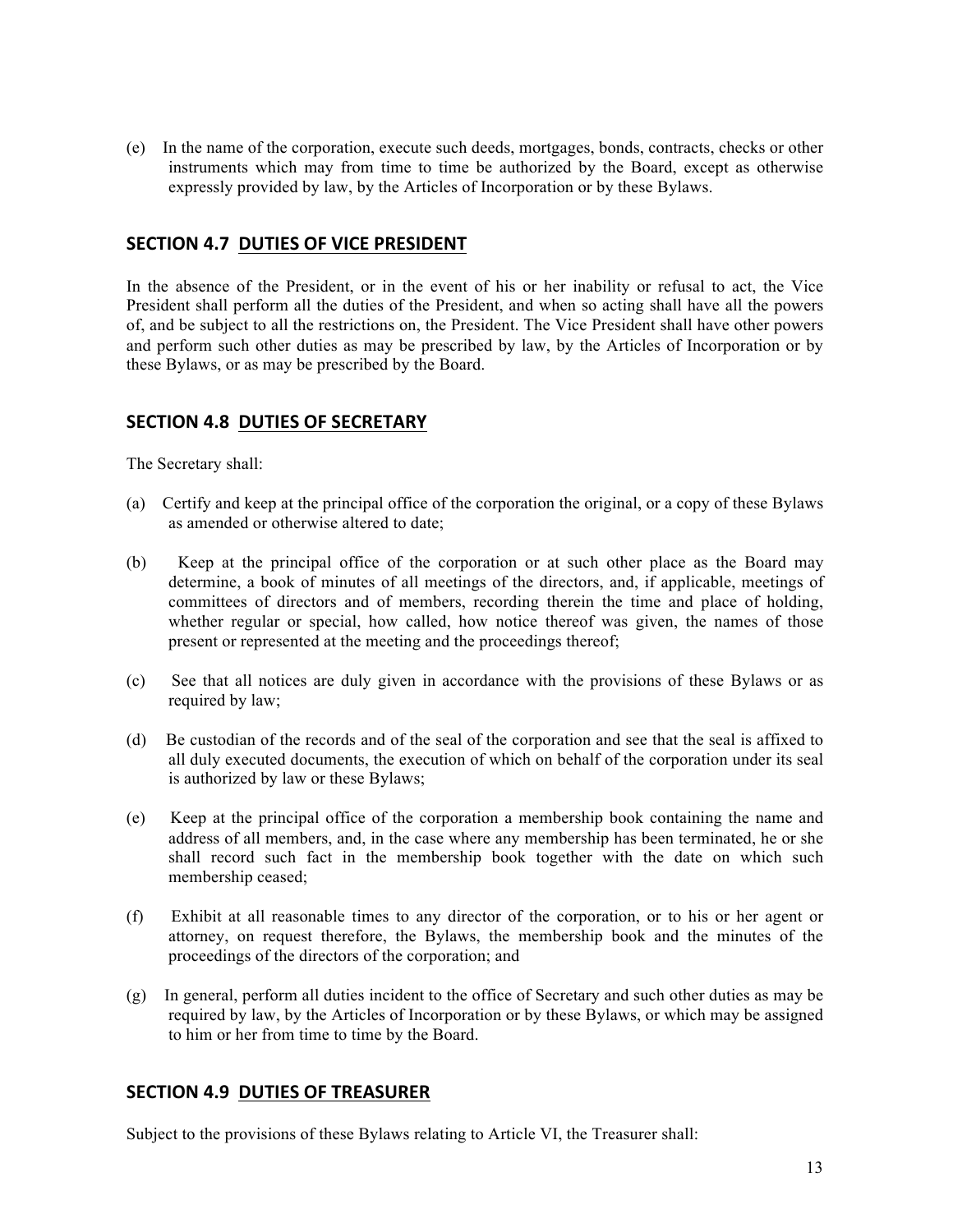- (a) Have charge and custody of, and be responsible for, all funds and securities of the corporation, and deposit all such funds in the name of the corporation in such banks, trust companies or other depositories as shall be selected by the Board;
- (b) Receive, and give receipt for, monies due and payable to the corporation from any source whatsoever;
- (c) Disburse, or cause to be disbursed, the funds of the corporation as may be directed by the Board, taking proper vouchers for such disbursements;
- (d) Keep and maintain adequate and correct accounts of the corporation's properties and business transactions, including accounts of its assets, liabilities, receipts, disbursements, gains and losses;
- (f) Exhibit at all reasonable times the books of account and financial records to any director of the corporation, or to his or her agent or attorney, on request therefore;
- (g) Render to the President and directors, whenever requested, an account of any or all of his or her transactions as Treasurer and of the financial condition of the corporation at the Board of Directors' meetings;
- (h) Prepare, or cause to be prepared, and certify, or cause to be certified, the financial statements to be included in any required reports; and
- (i) In general, perform all duties incident to the office of Treasurer and such other duties as may be required by law, by the Articles of Incorporation or by these Bylaws, or which may be assigned to him or her from time to time by the Board.

## **SECTION 4.10 DUTIES OF PARLIAMENTARIAN**

The parliamentarian shall:

Act as an advisor and give order to meetings, outline what can and cannot be done during them, and delineate the duties of officials within an organization. As with most decision-making bodies, the parliamentary procedure references Robert's Rules of Order.

#### **SECTION 4.11 COMPENSATION**

All officers of this corporation shall serve without compensation. The compensation, if any, of others for the rendition of professional or other services shall be fixed by resolution duly adopted by the Board.

## **ARTICLE V COMMITTEES**

#### **SECTION 5.1 EXECUTIVE COMMITTEE**

The Board may, by a majority vote of directors then in office, designate two (2) or more directors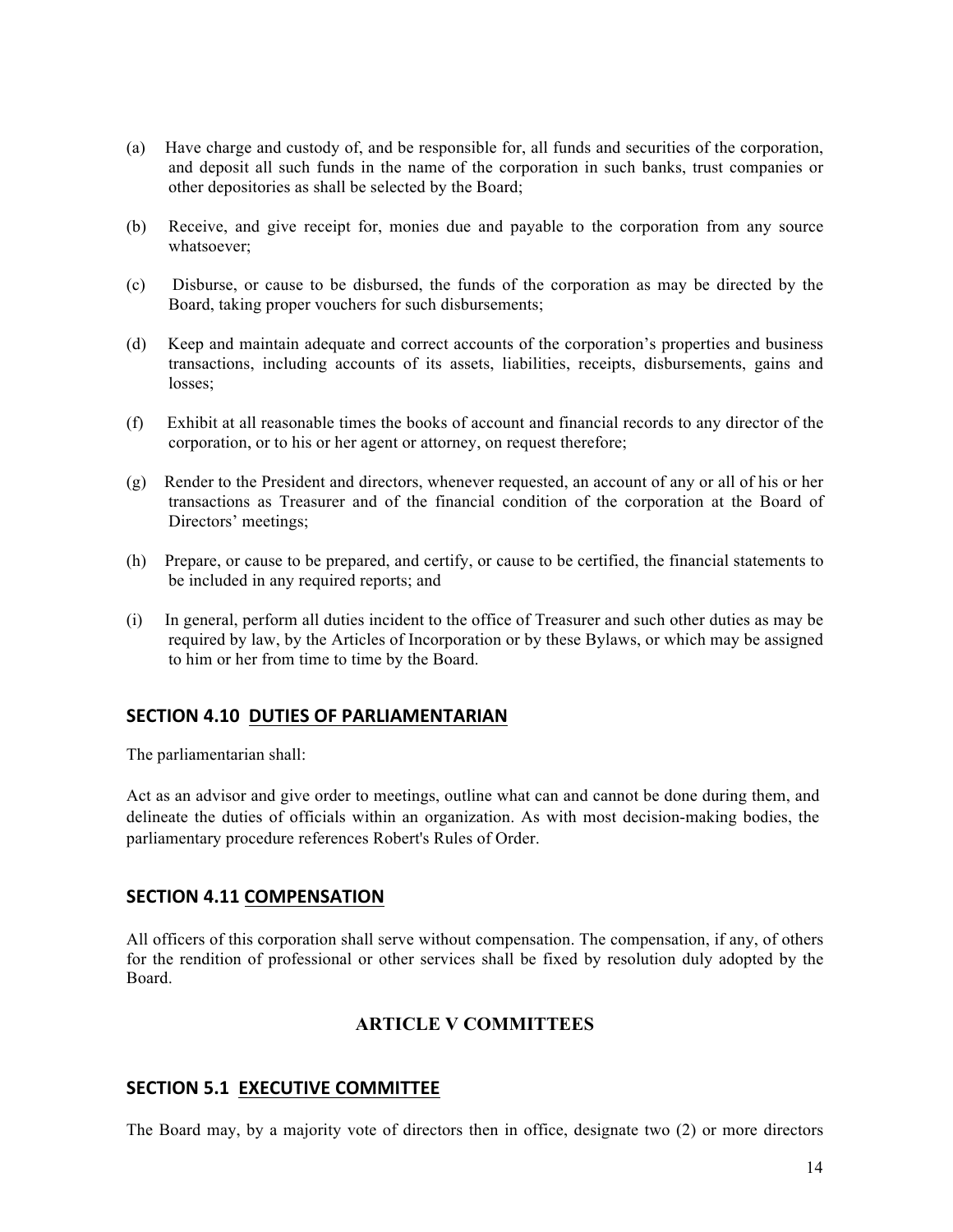(who may also be serving as officers of this corporation) to constitute an Executive Committee and delegate to such committee any of the powers and authority of the Board in the management of the business and affairs of the corporation, except with respect to:

- (a) The approval of any action, which, under law or the provisions of these Bylaws, requires the approval of the directors or of a majority of all of the directors;
- (b) The filling of vacancies on the Board or on any committee, which has the authority of the Board;
- (c) The fixing of compensation of the directors for serving on the Board or on any committee;
- (d) The amendment or repeal of these Bylaws or the adoption of new bylaws;
- (e) The amendment or repeal or any resolution of the Board which by its express terms is not amendable or repealable;
- (f) The appointment of committees of the Board or the members thereof;
- (g) The expenditure of corporate funds to support a nominee for director after there are more people nominated for director than can be elected; and
- (h) The approval of any transaction to which this corporation is a party and in which one (1) or more of the directors has a material financial interest, except as expressly provided in Section 5233(d)(3) of the California Nonprofit Public Benefit Corporation Law.

By a majority vote of directors then in office, the Board may at any time revoke or modify any or all of the authority so delegated, increase or decrease, but not below two (2), the number of its members, and fill vacancies therein from other directors on the Board.

## **SECTION 5.2 OTHER BOARD COMMITTEES**

The Board may, by a majority vote of directors then in office, designate two (2) or more directors (who may also be serving as officers of this corporation) to constitute other Board committees other than the Executive Committee. By a majority vote of directors then in office, the Board may at any time revoke or modify any or all of the authority so delegated, increase or decrease, but not below two (2), the number of its members, and fill vacancies therein from other directors on the Board.

## **SECTION 5.3 ADVISORY COMMITTEES**

The Board may designate two (2) or more persons, including persons who are not directors on the Board, to constitute one (1) or more advisory committees, such as the Banner Committee and the Mosaic Committee. Advisory committees shall act in only an advisory capacity to the Board and shall be clearly titled as "advisory" committees. Advisory committees shall not be delegated the powers and authority of the Board in the management of the business and affairs of the corporation.

#### **SECTION 5.4 MEETINGS AND ACTION OF COMMITTEES**

Meetings and action of committees shall be governed by, noticed, held and taken in accordance with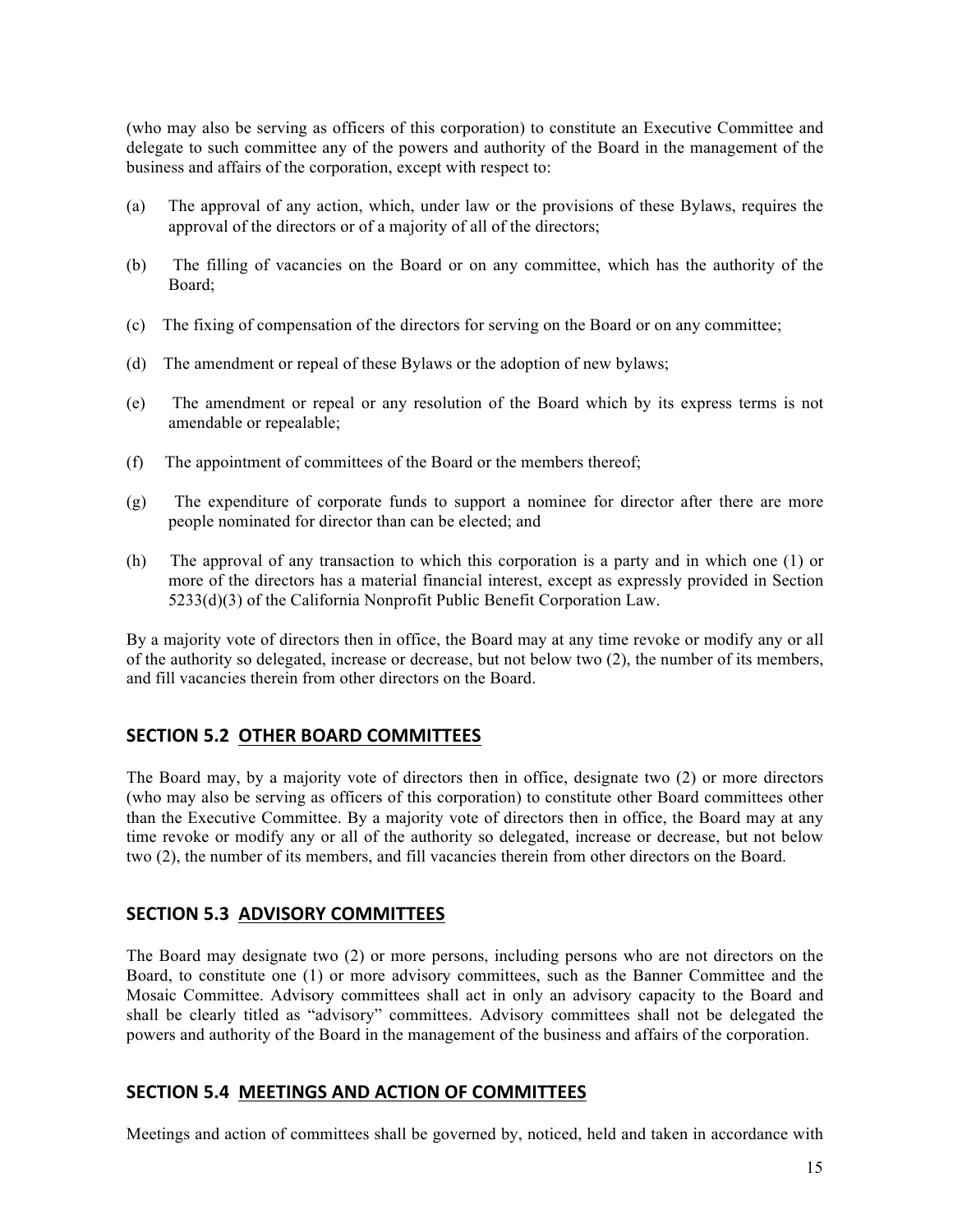the provisions of these Bylaws concerning meetings of the Board, with such changes in the context of such Bylaw provisions as are necessary to substitute the committee and its members for the Board and its directors.

The time for regular meetings of any committee may be fixed by resolution of the Board or by the committee. The Board may also fix the time for any special meetings of a committee.

Each committee shall have (a) a Committee Chair and (b) a Committee Secretary. For each committee, the Committee Chair shall preside over the meetings of the committee, and the Committee Secretary shall keep regular minutes of its meetings and cause them to be filed with the corporate records, and report the same to the Board from time to time as the Board may require.

The Board may also adopt additional rules and regulations pertaining to the conduct of meetings of committees to the extent that such rules and regulations are not inconsistent with the provisions of these Bylaws.

## **ARTICLE VI EXECUTIONS OF INSTRUMENTS, DEPOSITS AND FUNDS**

## **SECTION 6.1 EXECUTION OF INSTRUMENTS**

The Board, except as otherwise provided in these Bylaws, may by resolution authorize any officer or agent of the corporation to enter into any contract or execute and deliver any instrument in the name of and on behalf of the corporation, and such authority may be general or confined to specific instances. Unless so authorized, no officer, agent or employee shall have any power or authority to bind the corporation by any contract or engagement or to pledge its credit or to render it liable monetarily for any purpose or in any amount.

## **SECTION 6.2 CHECKS AND NOTES**

Except as otherwise specifically determined by resolution of the Board, or as otherwise required by law, any checks, drafts, promissory notes, orders for the payment of money and other evidence of indebtedness of the corporation shall be signed by the Treasurer and countersigned by the President of the corporation.

#### **SECTION 6.3 DEPOSITS**

All funds of the corporation shall be deposited from time to time to the credit of the corporation in such banks, trust companies or other depositories as the Board may select.

#### **SECTION 6.4 GIFTS**

The Board may accept on behalf of the corporation any contribution, gift, bequest or devise for the charitable or public purposes of this corporation.

#### **SECTION 6.5 FUNDS**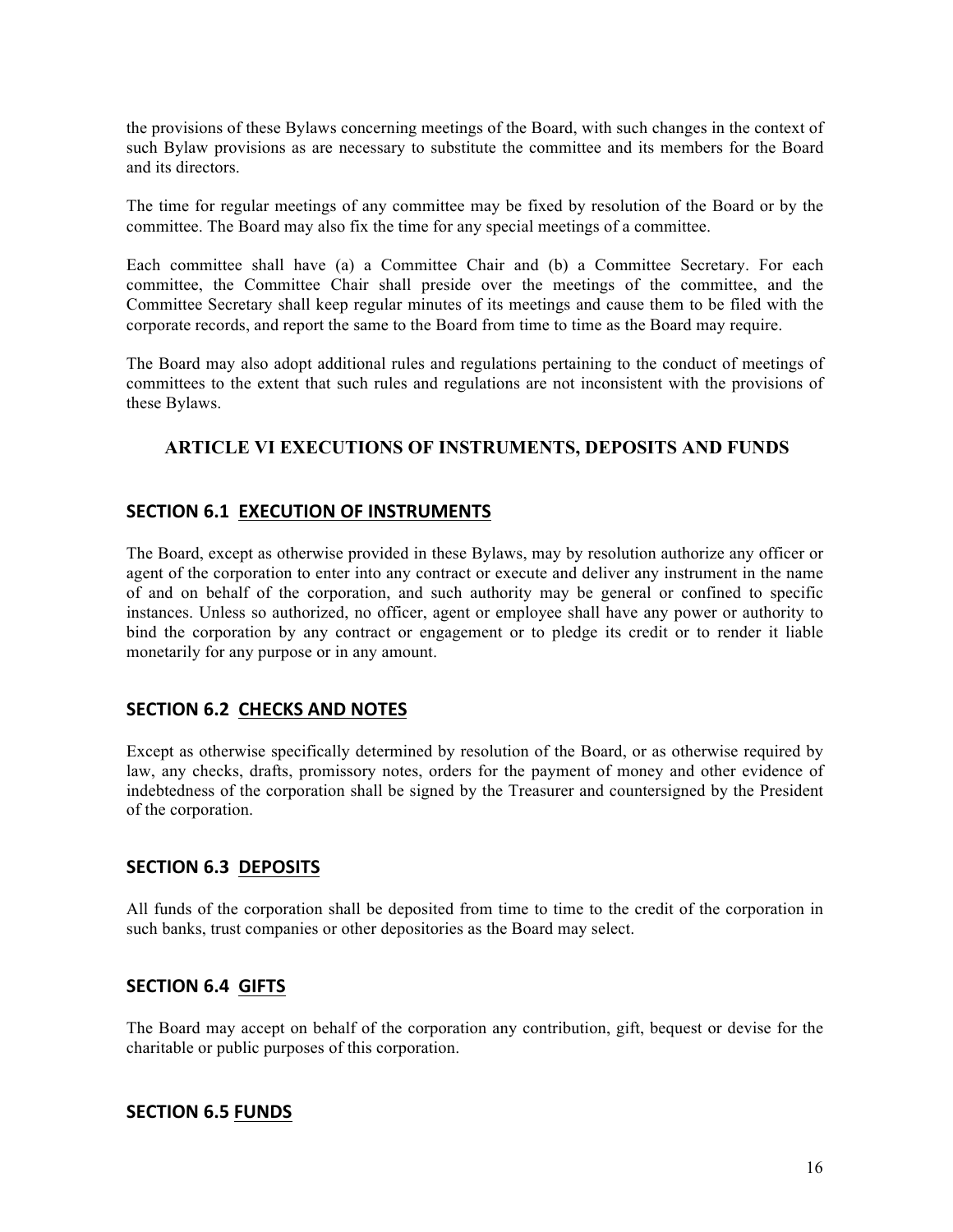The Board reserves the right to deduct 10% of any specific earmarked donation as a processing fee and to deposit it for use in the general deposit account. The Board of Directors may waive this processing fee by a majority vote.

## **ARTICLE VII CORPORATE RECORDS, REPORTS AND SEAL**

#### **SECTION 7.1 MAINTENANCE OF CORPORATE RECORDS**

The corporation shall keep at its principal office in the State of California:

- (a) Minutes of all meetings of directors, all meetings of committees of the Board, and of all meetings of members of the corporation, indicating the time and place of such meetings, whether regular or special, how called, the notice given, and the names of those present and the proceedings thereof;
- (b) Adequate and correct books and records of account, including accounts of its properties and business transactions, and accounts of its assets, liabilities, receipts, disbursements, gains and losses;
- (c) A record of its members, indicating their names and addresses and, if applicable, the termination date of any membership; and
- (d) A copy of the corporation's Articles of Incorporation and Bylaws as amended to date, which shall be open to inspection by the members of the corporation at all reasonable times during office hours.

#### **SECTION 7.2 CORPORATE SEAL**

The Board may adopt, use, and at will alter, a corporate seal. Such seal shall be kept at the principal office of the corporation. Failure to affix the seal to corporate instruments, however, shall not affect the validity of any such instrument.

#### **SECTION 7.3 DIRECTORS' INSPECTION RIGHTS**

Every director shall have the absolute right at any reasonable time to inspect and copy all books, records, and documents of every kind, and to inspect the physical properties of the corporation.

### **SECTION 7.4 MEMBERS' INSPECTION RIGHTS**

Each and every member of the corporation shall have the following inspection rights, for a purpose reasonably related to such person's interest or role as a member:

- (a) To inspect and copy the record of all members' names, addresses and voting rights, at reasonable times, upon five (5) business days' prior written demand on the corporation, which demand shall state the purpose for which the inspection rights are requested;
- (b) To obtain from the Secretary of the corporation, upon written demand and payment of a reasonable charge, an alphabetized list of the names, addresses and voting rights of those members entitled to vote for the election of directors as of the most recent record date for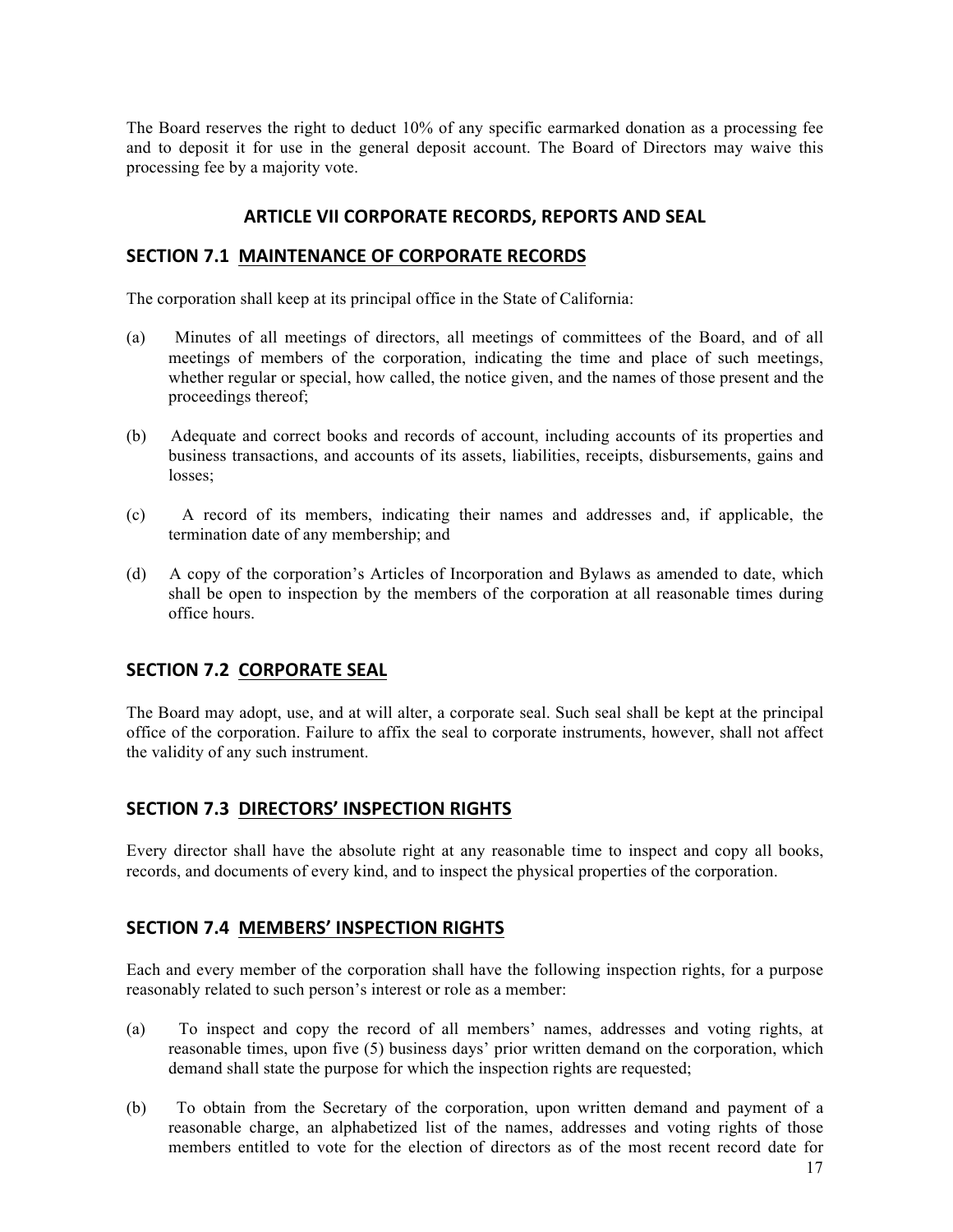which the list has been compiled or as of the date specified by the member subsequent to the date of demand. The demand shall state the purpose for which the list is requested. The membership list shall be made available on or before the later of ten (10) business days after the demand is received or after the date specified therein as of which the list is to be compiled; and

(c) To inspect at any reasonable time the books, records, or minutes of proceedings of the Board, the committees of the Board or of the members of the corporation, upon written demand on the corporation by the member, for a purpose reasonably related to such person's interests as a member.

### **SECTION 7.5 RIGHT TO COPY AND MAKE EXTRACTS**

An agent or attorney of a member of the corporation may make in person any inspection under the provisions of this Article, and the right to inspection includes the right to copy and make extracts.

## **SECTION 7.6 ANNUAL REPORT**

The Board shall cause an annual report to be furnished not later than one hundred and twenty (120) days after the close of the corporation's fiscal year to all directors of the corporation and to any member who requests it in writing, which report shall contain the following information in appropriate detail:

- (a) The assets and liabilities, including the trust funds, of the corporation as of the end of the fiscal year;
- (b) The principal changes in assets and liabilities, including trust funds, during the fiscal year;
- (c) The revenue or receipts of the corporation, both unrestricted and restricted to particular purposes, for the fiscal year;
- (d) The expenses or disbursements of the corporation, for both general and restricted purposes, during the fiscal year; and
- (e) Any other information required by Section 7.7 of these Bylaws.

The annual report shall be accompanied by any report thereon of independent accountants, or, if there is no such report, the certificate of an authorized officer of the corporation that such statements were prepared without audit from the books and records of the corporation.

If this corporation receives FIFTY THOUSAND DOLLARS (\$50,000), or more, in gross revenues or receipts during the fiscal year, this corporation shall automatically send the above annual report to all members, in such manner, at such time and with such contents, including an accompanying report from independent accountants or certification of a corporate officer, as specified by the above provisions of this Section relating to the annual report.

#### **SECTION 7.7 ANNUAL STATEMENT OF SPECIFIC TRANSACTIONS TO MEMBERS**

This corporation shall mail or deliver to all directors and all members a statement within one hundred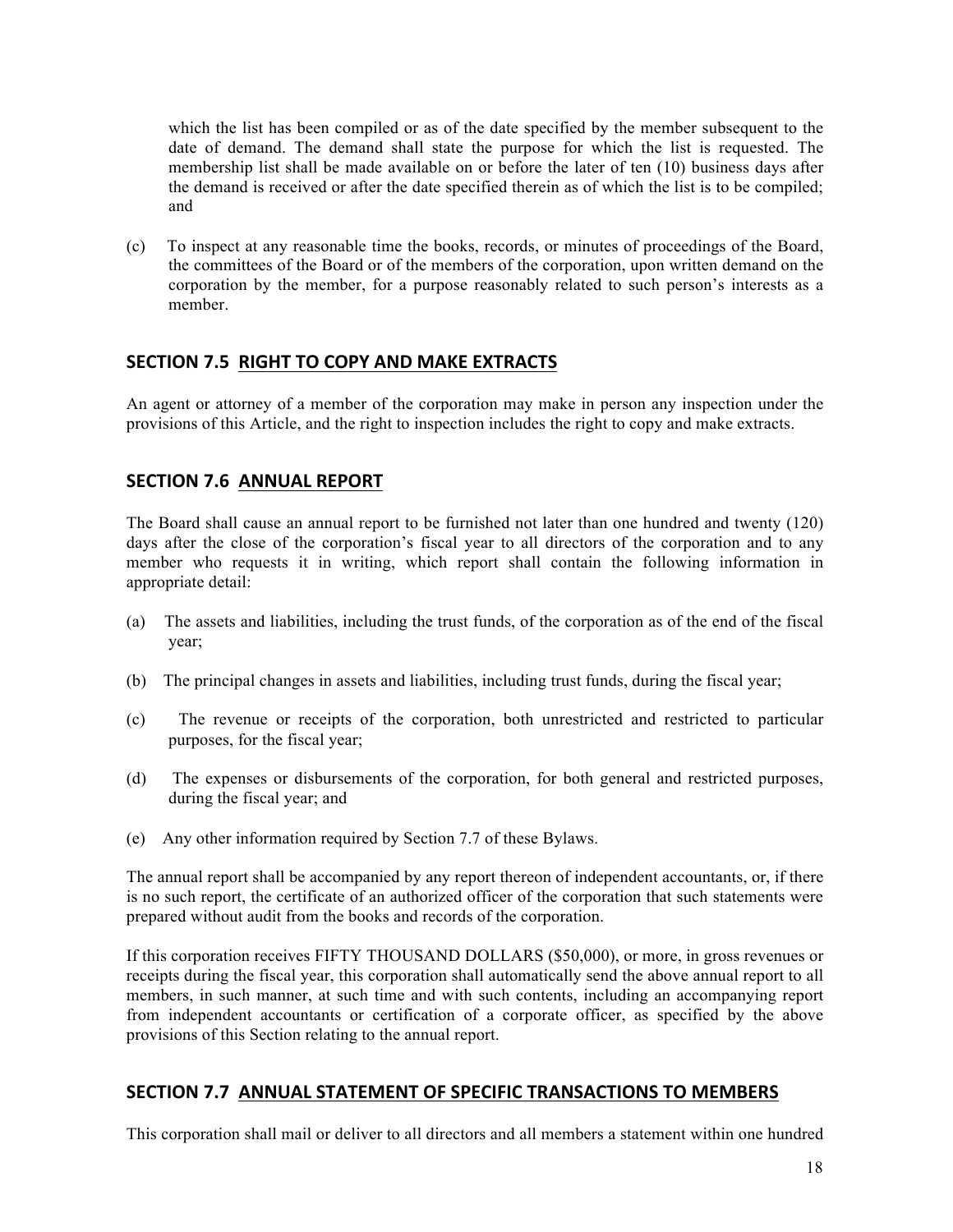and twenty (120) days after the close of its fiscal year, which briefly describes the amount and circumstances of any indemnification or transaction in which the corporation, or its parent or its subsidiary, was a party, and in which either of the following had a direct or indirect material financial interest:

- (a) Any director or officer of the corporation, or its parent or subsidiary (a mere common directorship shall not be considered a material financial interest);
- (b) Any holder of more than ten percent (10%) of the voting power of the corporation, its parent or its subsidiary.

The above statement need only be provided with respect to a transaction during the previous fiscal year involving more than FIFTY THOUSAND DOLLARS (\$50,000) or which was one of a number of transactions with the same persons involving, in the aggregate, more than FIFTY THOUSAND DOLLARS (\$50,000).

Similarly, the statement need only be provided with respect to indemnifications or advances aggregating more than TEN THOUSAND DOLLARS (\$10,000) paid during the previous fiscal year to any director or officer, except that no such statement need be made if such indemnification was approved by the members pursuant to Section  $5238(e)(2)$  of the California Nonprofit Public Benefit Corporation Law.

Any statement required by this Section shall briefly describe the names of the interested persons involved in such transaction, stating each person's relationship to the corporation, the nature of such person's interest in the transaction and, where practical, the amount of such interest, provided that in the case of a transaction with a partnership of which such person is a partner, only the interest of the partnership need be stated.

If this corporation provides all members with an annual report according to the provisions of Section 7.6 of these Bylaws, then such annual report shall include the information required by this Section.

## **ARTICLE VIII FISCAL YEAR**

#### **SECTION 8.1 FISCAL YEAR**

The fiscal year of this Corporation shall begin July  $1<sup>st</sup>$  of each year and end on June 30<sup>th</sup> of the following year.

## **Article IX AMENDMENT OF BYLAWS**

#### **SECTION 9.1 AMENDMENT**

Subject to any provision of law applicable to the amendment of bylaws of a public benefit nonprofit corporation, these Bylaws, or any of them, may be altered, amended or repealed, and new bylaws adopted, as follows:

(a) Subject to the power of members to change or repeal these Bylaws under Section 5150 of the California Nonprofit Public Benefit Corporation Law, by approval of the Board, unless the bylaw amendment would materially and adversely affect the rights of members as to voting or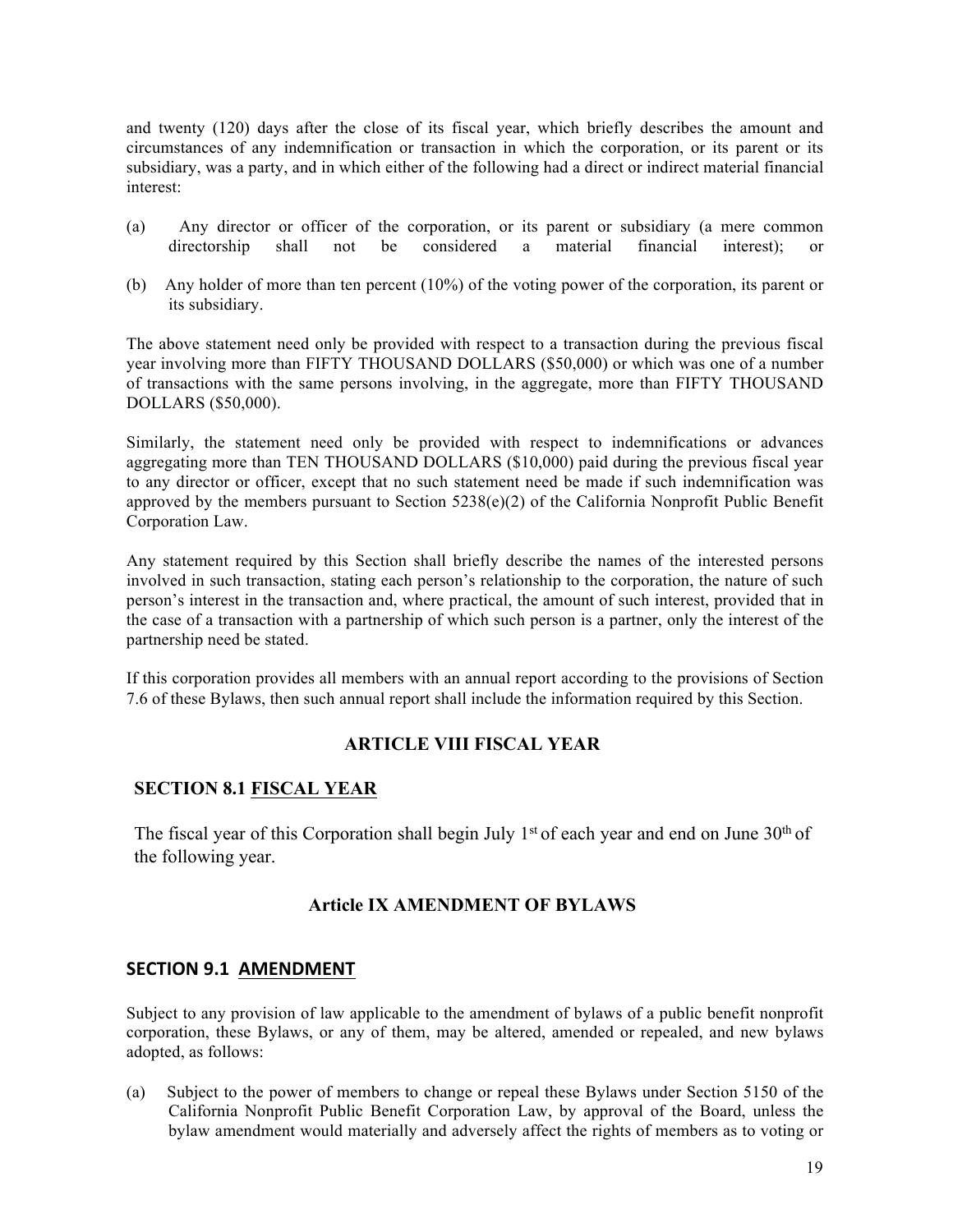transfer, provided, however, if this corporation has admitted any members, then a bylaw specifying or changing the fixed number of directors of the corporation, the maximum or minimum number of directors, or changing from a fixed to variable board or vice versa, may not be adopted, amended or repealed except as provided in subparagraph (b) of this Section; or

(b) By approval of the majority of members of this corporation.

## **ARTICLE X PROHIBITIONS AGAINST SHARING CORPORATE PROFITS AND ASSETS**

#### **SECTION 10.1 PROHIBITION AGAINST SHARING CORPORATE PROFITS AND ASSETS**

No member, director, officer, employee or other person connected with this corporation, or any private individual, shall receive, at any time, any of the net earnings or pecuniary profit from the operations of the corporation, provided, however, that this provision shall not prevent payment to any such person of reasonable compensation for services performed for the corporation in effecting any of its public or charitable purposes, provided that such compensation is otherwise permitted by these Bylaws and is fixed by resolution of the Board; and no such person or persons shall be entitled to share in the distribution of, and shall not receive, any of the corporate assets on dissolution of the corporation. All members of the corporation shall be deemed to have expressly consented and agreed that on such dissolution or winding up of the affairs of the corporation, whether voluntarily or involuntarily, the assets of the corporation, after all debts have been satisfied, shall be distributed as required by the Articles of Incorporation and not otherwise.

#### **ARTICLE XI MEMBERS**

## **SECTION 11.1 DETERMINATION AND RIGHTS OF MEMBERS**

The corporation shall have only one (1) class of members. No member shall hold more than one (1) membership in the corporation. Members shall have the right to vote as set forth in Article 12.8, for the election of directors, and on a disposition of all or substantially all of the assets of the corporation and on dissolution. Additionally, members shall have all rights afforded to members under the California Non Profit Mutual Benefit Corporation Law. Except as expressly provided in or authorized by the Articles of Incorporation or by these Bylaws, all members shall have the same rights, privileges, restrictions and conditions. The Board may appoint "honorary members" by a majority vote. This membership is reserved for recognition of donors or others who have provided services to the corporation. Honorary members do not have voting or statutory rights.

In the event of dissolution of the corporation, at the time a certificate evidencing the corporation's election to dissolve is filed with the Attorney General or, if no such election is made, at the time an order for winding up and dissolution of the corporation is entered shall receive the assets of the corporation remaining after (a) return of those assets held upon a valid condition requiring return, transfer, or conveyance, which condition has occurred or will occur; (b) disposition of those assets held in a charitable trust in compliance with the provisions of any trust under which such assets are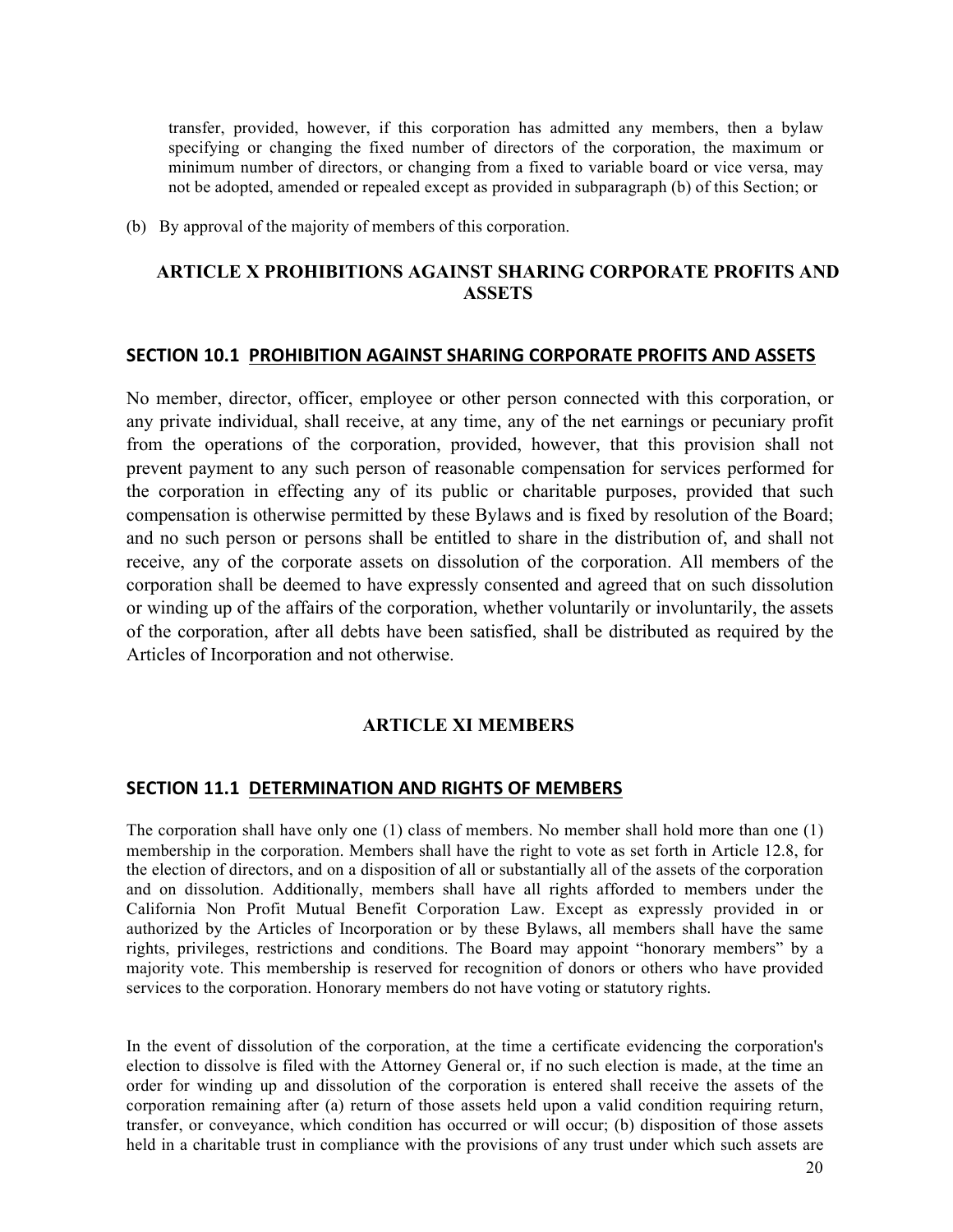held; (c) payment, or adequate provision for payment, of all taxes, penalties, debts and liabilities; and (d) other provisions required under applicable law. Such remaining assets shall be distributed directly to Mark Twain Middle School.

Nothing in this Section 11.1 shall be construed as limiting the right of the corporation to refer to persons or entities associated with it as "members" even though such persons or entities are not members as defined above, and no such reference shall constitute anyone a member, within the meaning of Section 5056 of the California Nonprofit Mutual Benefit Law or the foregoing provisions of this Section11.1, unless such persons or entities shall have applied and been approved for membership as above set forth. The corporation may confer by amendment of its Articles or of these Bylaws some or all of the rights of a member, as set forth in this Article XI, upon any person or entity who does not have the right to vote on any of the matters set forth in the third paragraph of this Section 11.1, but no such person or entity shall be a member within the meaning of said Section 5056.

### **SECTION 11.2 QUALIFICATIONS OF MEMBERS**

Any parent, legal guardian, immediate adult family member living in the household of children enrolled at Mark Twain Middle School, school faculty, staff, administration or volunteers are eligible to become members of this Corporation. If membership is based on student enrollment, membership shall continue as long as the student is enrolled at Mark Twain Middle School. The adult family member must be related to the enrolled student. School volunteers must work directly with students during school hours and have gone through the school's administration approval process for volunteers.

#### **SECTION 11.3 ADMISSION OF MEMBERS**

Applicants shall be admitted to membership upon receipt of the application and proof of qualification, as specified in Section 11.2 of these Bylaws.

## **SECTION 11.4 APPLICATION FEES AND ANNUAL DUES**

There are no mandatory annual dues for members of the Corporation. Voluntary donations are encouraged from all members.

## **SECTION 11.5 NUMBER OF MEMBERS**

There is no limit on the number of members the corporation may admit.

#### **SECTION 11.6 MEMBERSHIP BOOK**

The corporation shall keep a membership book containing the names and addresses of all members. Termination of the membership of any member shall be recorded in the book, together with the date of termination of such membership. Such book shall be kept at the corporation's principal office and shall be available for inspection by any director or member of the corporation during regular business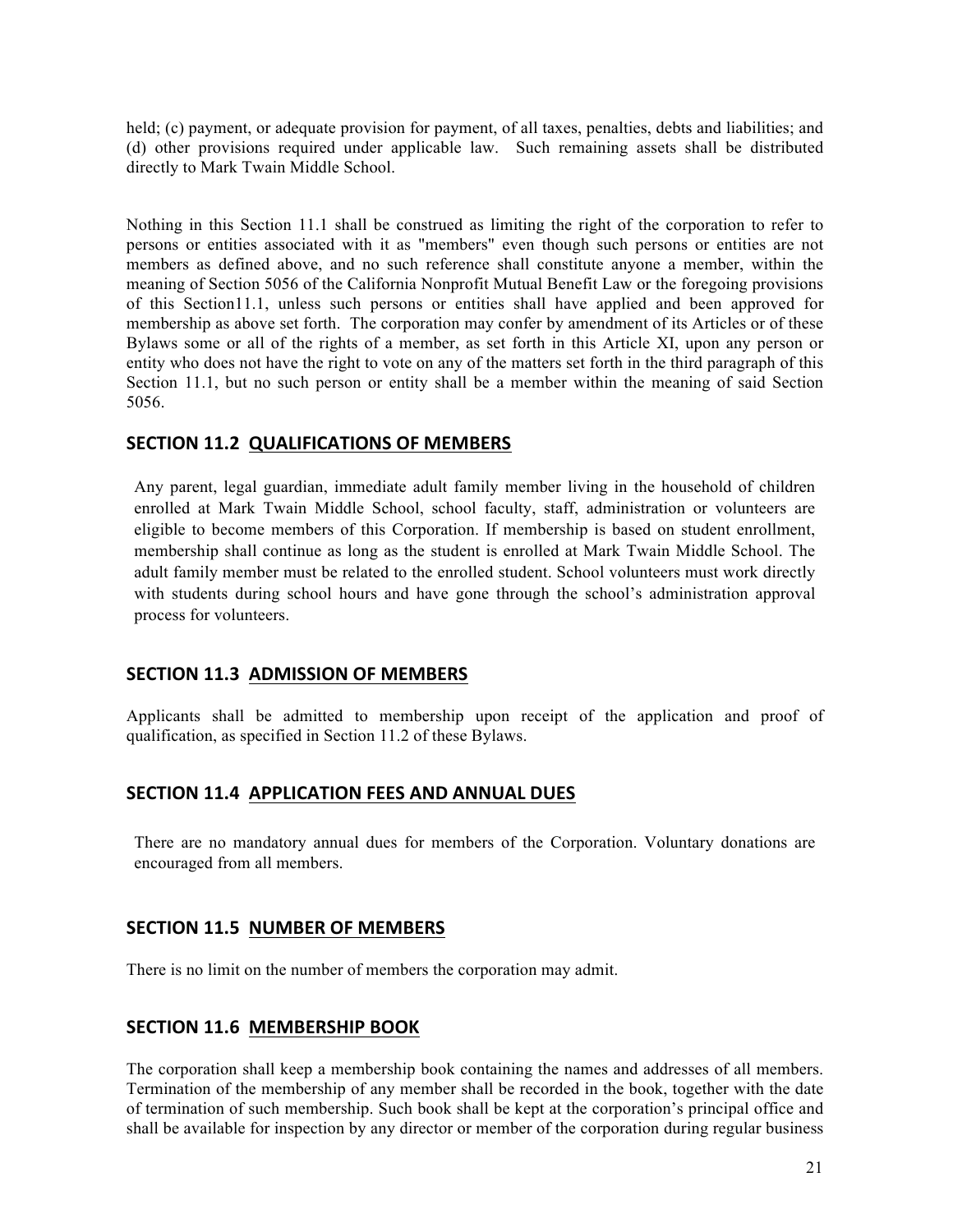hours.

The record of names and addresses of the members of this corporation shall constitute the membership list of this corporation and shall not be used, in whole or in part, by any person for any purpose not reasonably related to a member's interest as a member.

## **SECTION 11.7 NONLIABILITY OF MEMBER**

A member of the corporation is not, as such, personally liable for the debts, liabilities or obligations of the corporation.

## SECTION 11.8 NONTRANSFERABILITY OF MEMBERSHIPS

No member of the corporation may transfer a membership or any right arising therefrom. All rights of membership of a member shall cease upon his or her death.

## **SECTION 11.9 TERMINATION OF MEMBERSHIP**

(a) Grounds for Termination. The membership of a member shall terminate upon the occurrence of any of the following events:

- (i) Upon his or her notice of such termination delivered personally or by mail to the President or the Secretary of the corporation, such membership to terminate upon the date of delivery of the notice or date of deposit in the mail.
- (ii) Upon a determination by the Board that the member has engaged in conduct materially and seriously prejudicial to the interests or purposes of the corporation, such as, any person who is consistently acting in opposition to the purpose and mission of Friends of Mark Twain Middle School, any person who, in the opinion of the Friends of Mark Twain members, is a consistently negative presence or influence on school matters, or engages in such conduct as verbal or cyber-bullying.

(b) Procedure for Expulsion. Following the determination that a member should be expelled under subparagraph (a)(ii) of this Section, the following procedure shall be implemented:

- (i) A notice shall be sent by first-class or registered mail to the last address of the member as shown on the corporation's records, setting forth the expulsion and the reasons therefore. Such notice shall be sent at least fifteen (15) days before the proposed effective date of the expulsion.
- (ii) The member being expelled shall be given an opportunity to be heard, either orally and/or in writing, at a hearing to be held not less than five (5) days before the effective date of the proposed expulsion. The Board will hold the hearing in accordance with the quorum and voting rules set forth in these Bylaws as applicable to the meetings of the Board. The notice to the member of his or her proposed expulsion shall state the date, time and place of the hearing on his or her proposed expulsion.
- (iii) Following the hearing, the Board shall decide whether or not the member should in fact be expelled, suspended or sanctioned in some other way. The decision of the Board shall be final.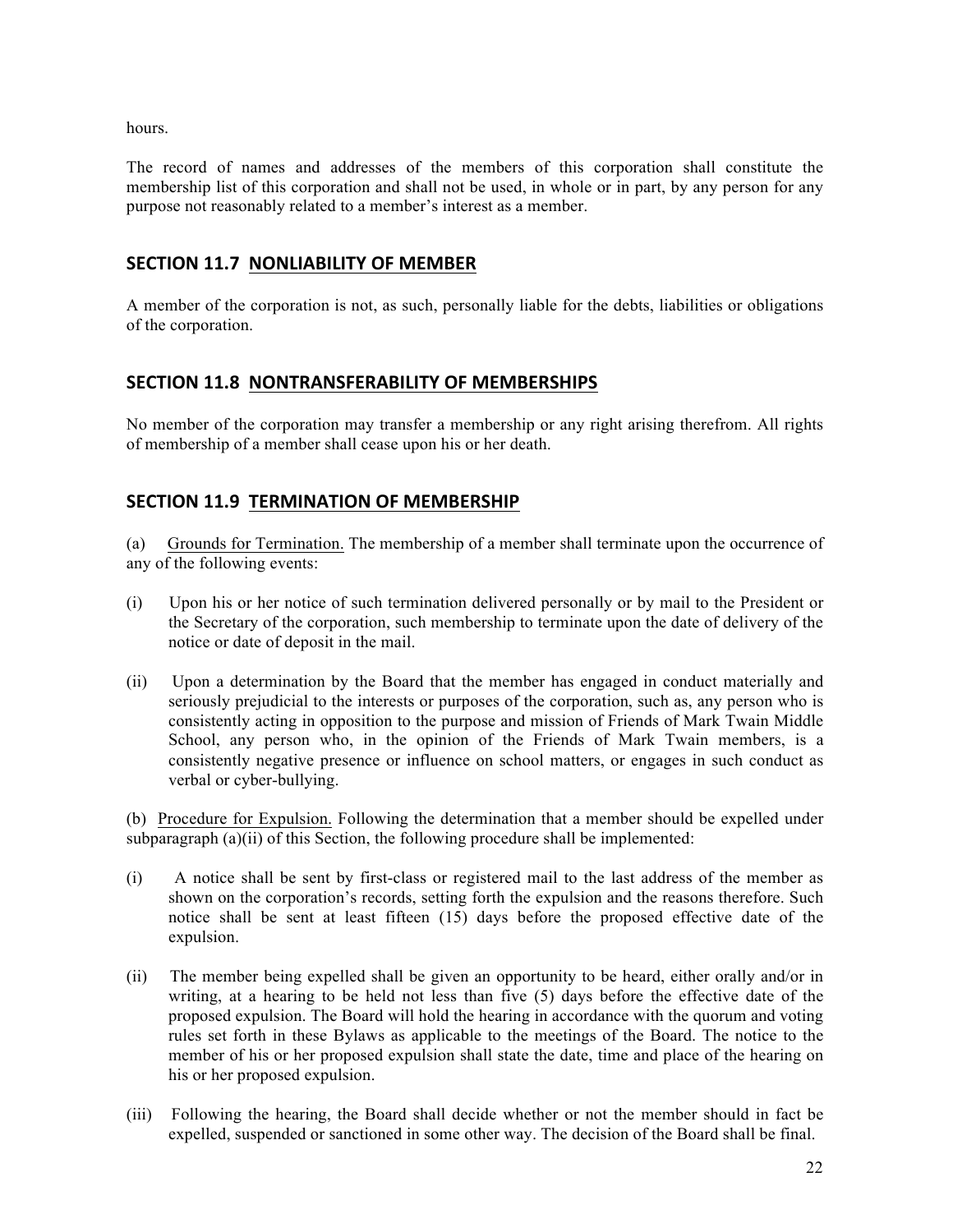## **SECTION 11.10 RIGHTS UPON TERMINATION OF MEMBERSHIP**

All rights of membership of a member of the corporation shall cease on termination of membership as herein provided.

## **SECTION 11.11 AMENDMENTS RESULTING IN THE TERMINATION OF MEMBERSHIPS**

Notwithstanding any other provision of these Bylaws, any amendment of the Articles of Incorporation or of these Bylaws that would result in the termination of all memberships shall be affected only in accordance with the provisions of Section 5342 of the California Nonprofit Public Benefit Corporation Law.

## **ARTICLE XII MEETINGS OF MEMBERS**

## **SECTION 12.1 PLACE OF MEETINGS**

Meetings of members shall be held at the principal office of the corporation or at such other place or places within or out of the State of California as may be designated from time to time by resolution of the Board.

## **SECTION 12.2 ANNUAL MEETINGS**

The members shall meet annually on the first Thursday of May of each academic calendar year or at such other date and time as the Board may determine, for the purpose of electing directors and transacting other business as may come before the meeting. Cumulative voting for the election of directors shall not be permitted. The candidates receiving the highest number of votes up to the number of directors to be elected shall be elected. Each voting member shall cast one (1) vote, with voting being by ballot only.

If the day fixed for an annual meeting falls on a school holiday or unassigned day, such meeting shall be held at the same hour and place on the next business day.

## **SECTION 12.3 REGULAR MEETINGS**

The members of the corporation shall meet once a month of the academic calendar year, for the purpose of transacting business as may come before the meeting.

If the day fixed for a regular meeting falls on a school holiday or unassigned day, such meeting shall be held at the same hour and place on the next business day.

## **SECTION 12.4 SPECIAL MEETINGS**

The Board, the Chairperson of the Board, or the President of the corporation may call special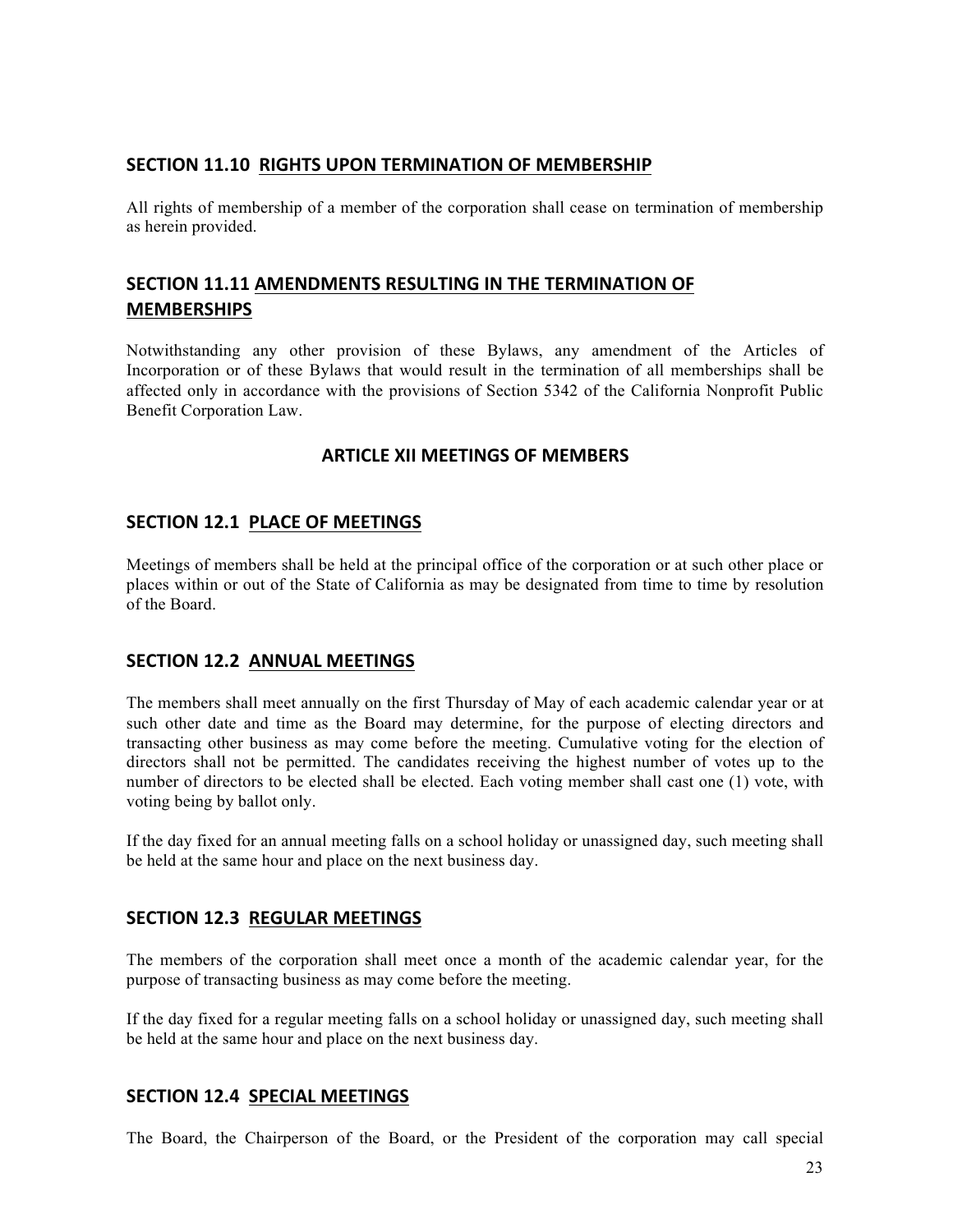meetings of the members. In addition, special meetings of the members for any lawful purpose may be called by twenty five percent (25%) or more of the members. Special meetings shall be held at such place, date and time as may be specified in the notice of the meeting. In the absence of such designation, special meetings shall be held at the principal office of the corporation.

## **SECTION 12.5 NOTICE OF MEETINGS**

(a) Time of Notice. Whenever members are required or permitted to take action at a meeting, a written notice of the meeting shall be given by the Secretary of the corporation to each member who, on the record date for the notice of the meeting, is entitled to vote. Such notice shall be given not less than ten (10) and not more than ninety (90) days before the date of the meeting.

(b) Manner of Giving Notice. Notice of a meeting of members or of any report shall be given either (i) personally or (ii) by regular mail or electronic transmission at the mailing address, facsimile number and/or electronic mail address of such member appearing on the books of the corporation, or at another address provided to the Board by such member for the purpose of notice. If no address appears or is given, notice shall be given at the place where the principal office of the corporation is located or by publication of notice of the meeting at least once in a newspaper of general circulation in the county in which the principal office is located. Notice shall be deemed to have been given at the time when delivered personally, deposited in the mail or sent by electronic transmission.

(c) Contents of Notice. Notice of a membership meeting shall state the place, date and time of the meeting and the agenda of the meeting, which shall include (i) in the case of a special meeting, the general nature of the business to be transacted, and no other business may be transacted, or (ii) in the case of a regular meeting, those matters which the Board, at the time notice is given, intends to present for action by the members. Subject to any provision to the contrary contained in these Bylaws, however, any proper matter may be presented at a regular meeting for such action. The notice of any meeting of members at which directors are to be elected shall include the names of all those who are nominees at the time notice is given to members.

(d) Notice of Meetings Called by Members. If a special meeting is called by members as authorized by these Bylaws, the request for the meeting shall be submitted in writing, specifying the general nature of the business proposed to be transacted and shall be delivered either personally or by registered mail or electronic transmission to the Chairperson of the Board, President, Vice President or Secretary of the corporation. The officer receiving the request shall promptly cause notice to be given to the members entitled to vote that a meeting will be held, stating the date of the meeting. The date for such meeting shall be fixed by the Board and shall not be less than three (3) nor more than forty-five (45) days after the receipt of the request for the meeting by the officer. If the notice is not given within twenty (20) days after the receipt of the request, persons calling the meeting may give the notice themselves.

(e) Waiver of Notice of Meetings. The transactions of any meeting of members, however called and noticed, and wherever held, shall be as valid as though taken at a meeting duly held after regular call and notice, if a quorum is present, and if, either before or after the meeting, each of the persons entitled to vote, signs a written waiver of notice or a consent to the holding of the meeting or an approval of the minutes thereof. All such waivers, consents and approvals shall be filed with the corporate records or made a part of the minutes of the meeting. Waiver of notices or consents need not specify either the business to be transacted or the purpose of any regular or special meeting of members, except that if action is taken or proposed to be taken for approval of any of the matters specified in subparagraph (f) of this Section, the waiver of notice or consent shall state the general nature of the proposal.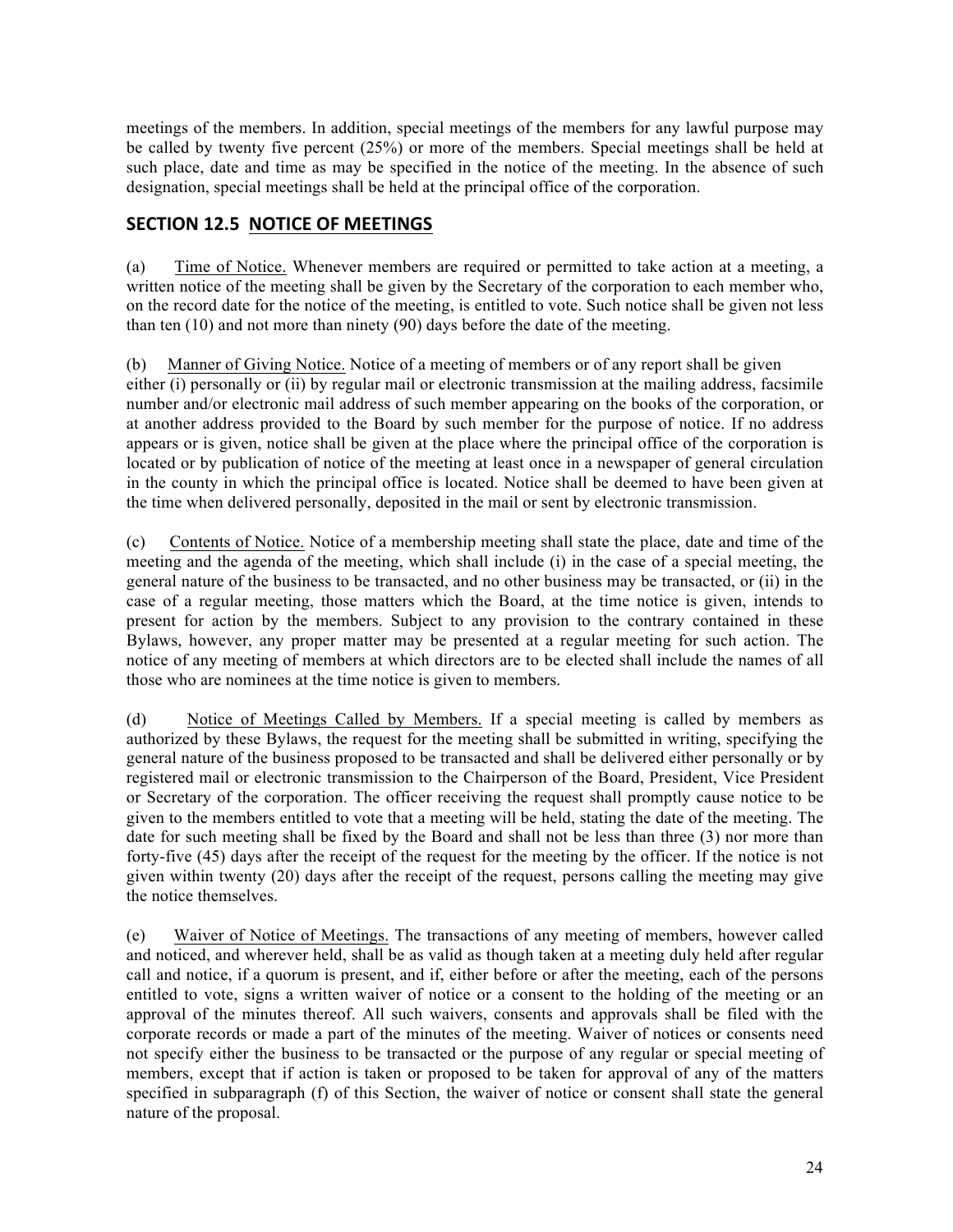(f) Special Notice Rules for Approving Certain Proposals. If action is proposed to be taken, or is taken, with respect to the following proposals, such action shall be invalid unless unanimously approved by those entitled to vote, or unless the general nature of the proposal is stated in the notice of meeting or in any written waiver of notice:

- (i) Removal of directors without cause;
- (ii) Filling of vacancies on the Board by members:
- (iii) Amending the Articles of Incorporation; and
- (iv) An election to voluntarily wind up and dissolve the corporation.

#### **SECTION 12.6 QUORUM FOR MEETINGS**

A quorum for a meeting of members shall consist of one-third (1/3) of the members who appear of record with the Secretary of the corporation's membership roll or roster and who are present at the meeting either in person or by proxy.

The members present at a duly called and held meeting at which a quorum is initially present may continue to do business notwithstanding the loss of a quorum at the meeting due to a withdrawal of members from the meeting, provided that any action taken after the loss of a quorum must be approved by at least a majority of the members required to constitute a quorum.

In the absence of a quorum, any meeting of the members may be adjourned from time to time by the vote of a majority of the votes represented in person or by proxy at the meeting, but no other business shall be transacted at such meeting.

When a meeting is adjourned for lack of a sufficient number of members at the meeting, or otherwise, it shall not be necessary to give any notice of the time and place of the adjourned meeting or of the business to be transacted at such meeting other than by announcement at the meeting at which the adjournment is taken of the time and place of the adjourned meeting. However, if after the adjournment a new record date is fixed for notice or voting, a notice of the adjourned meeting shall be given to each member who, on the record date for notice of the meeting, is entitled to vote at the meeting. A meeting shall not be adjourned for more than forty-five (45) days.

Notwithstanding any other provision of this Article, if this corporation authorizes members to conduct a meeting with a quorum of less than one-third  $(1/3)$  of the voting power, then, if less than one-third (1/3) of the voting power actually attends a regular meeting, in person or by proxy, no action may be taken on a matter unless the general nature of the matter was stated in the notice of the regular meeting.

## **SECTION 12.7 MAJORITY ACTION AS MEMBERSHIP ACTION**

Every act or decision done or made by a majority of voting members present, in person or by proxy, at a duly held meeting at which a quorum is present is the act of the members, unless the law, the Articles of Incorporation or these Bylaws require a greater number.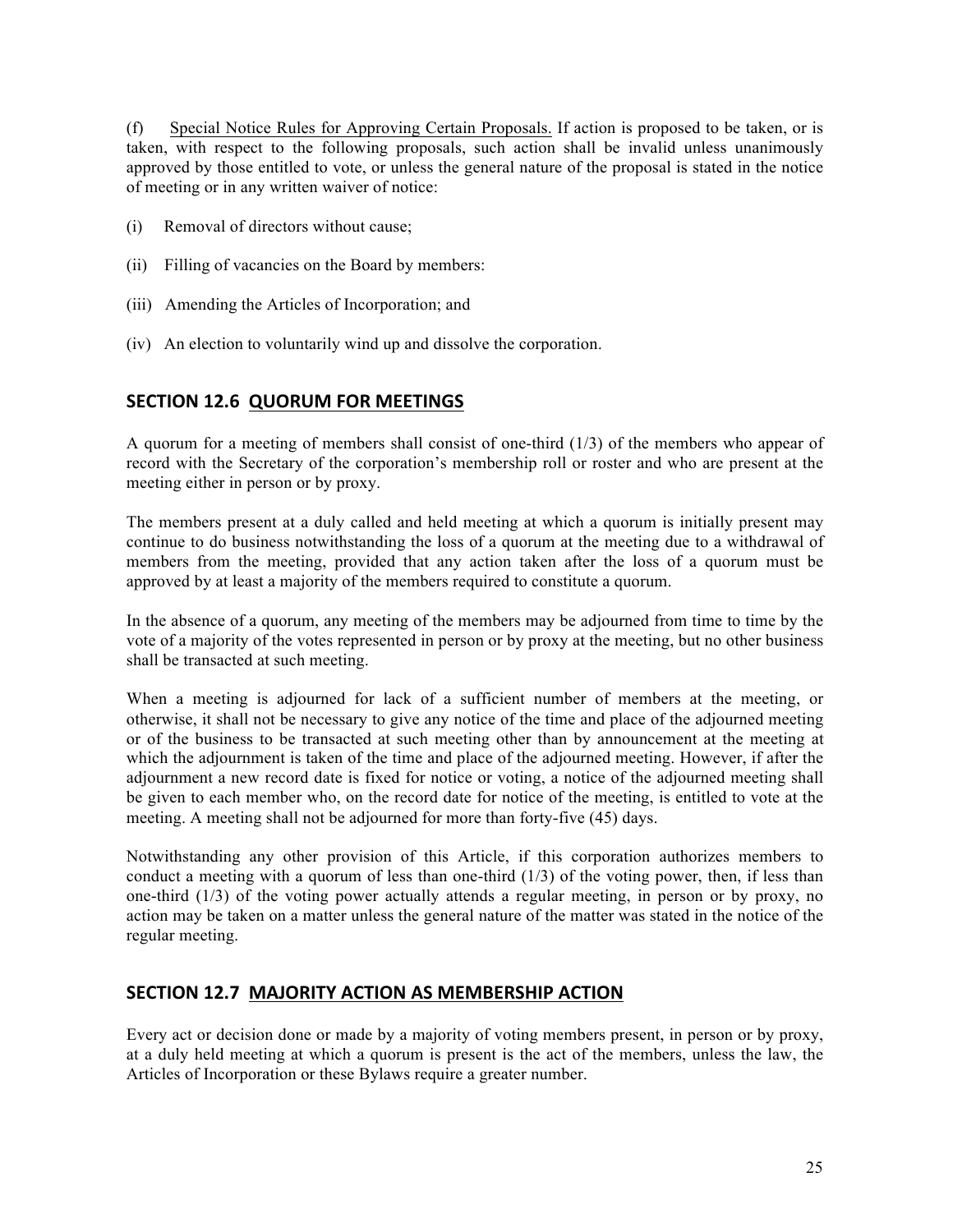## **SECTION 12.8 VOTING RIGHTS**

Each member is entitled to one (1) vote on each matter submitted to a vote by the members. Voting at duly held meetings shall be by voice vote. Election of directors, however, shall be by ballot.

## **SECTION 12.9 PROXY VOTING**

(a) Members shall be permitted to vote by proxy at a meeting of members by appointing, by a written and signed proxy in a form provided by the Board in connection with the meeting and delivered to the Secretary of the corporation prior to the commencement of the meeting, a member who is present at the meeting to vote on his or her behalf. The proxy shall be delivered to the Secretary of the corporation in the manner required for giving notice of meetings specified in Section 12.5(b). The proxy shall clearly indicate the manner in which the proxy holder is entitled to cast vote(s) on behalf of such member at such meeting.

(b) If at such meeting, a matter is presented to the members for a vote and such matter was not originally included on the meeting's agenda, a proxy holder shall not be permitted to cast vote(s) pursuant to the proxy on that matter.

(c) At such meeting, a member who is a proxy holder may cast vote(s) both (i) on his or her own behalf as a member and (ii) on behalf of no more than one (1) absent member.

## **SECTION 12.10 CONDUCT OF MEETINGS**

Meetings of members shall be presided over by (a) the President of the corporation or, (b) in his or her absence, by the Vice President of the corporation or, (c) in the absence of both of these persons, by the Chairperson of the Board or, (d) in the absence of all of these persons, by the Secretary of the corporation. The Secretary of the corporation shall act as Secretary of all meetings of members, provided that, in his or her absence, the presiding officer shall appoint another person to act as Secretary of the meeting.

Meetings shall be governed by Robert's Rules of Order, as such rules may be revised from time to time, insofar as the rules are not inconsistent with or in conflict with any provision of law, the Articles of Incorporation or these Bylaws.

## **SECTION 12.11 ACTION BY WRITTEN BALLOT WITHOUT A MEETING**

Any action, which may be taken at any regular or special meeting of members, may be taken without a meeting if the corporation distributes a written ballot by mail or electronic transmission to each member entitled to vote on the matter. The ballot shall set forth the proposed action, provide an opportunity to specify approval or disapproval of each proposal, provide that where the person solicited specifies a choice with respect to any such proposal the vote shall be cast in accordance therewith, and provide a reasonable time within which to return the ballot to the corporation. Ballots shall be mailed or delivered in the manner required for giving notice of meetings specified in Section  $12.5(b)$ .

All written ballots shall also indicate the number of responses needed to meet the quorum requirement and, except for ballots soliciting votes for the election of directors, shall state the percentage of approvals necessary to pass the measure submitted. The ballots must specify the time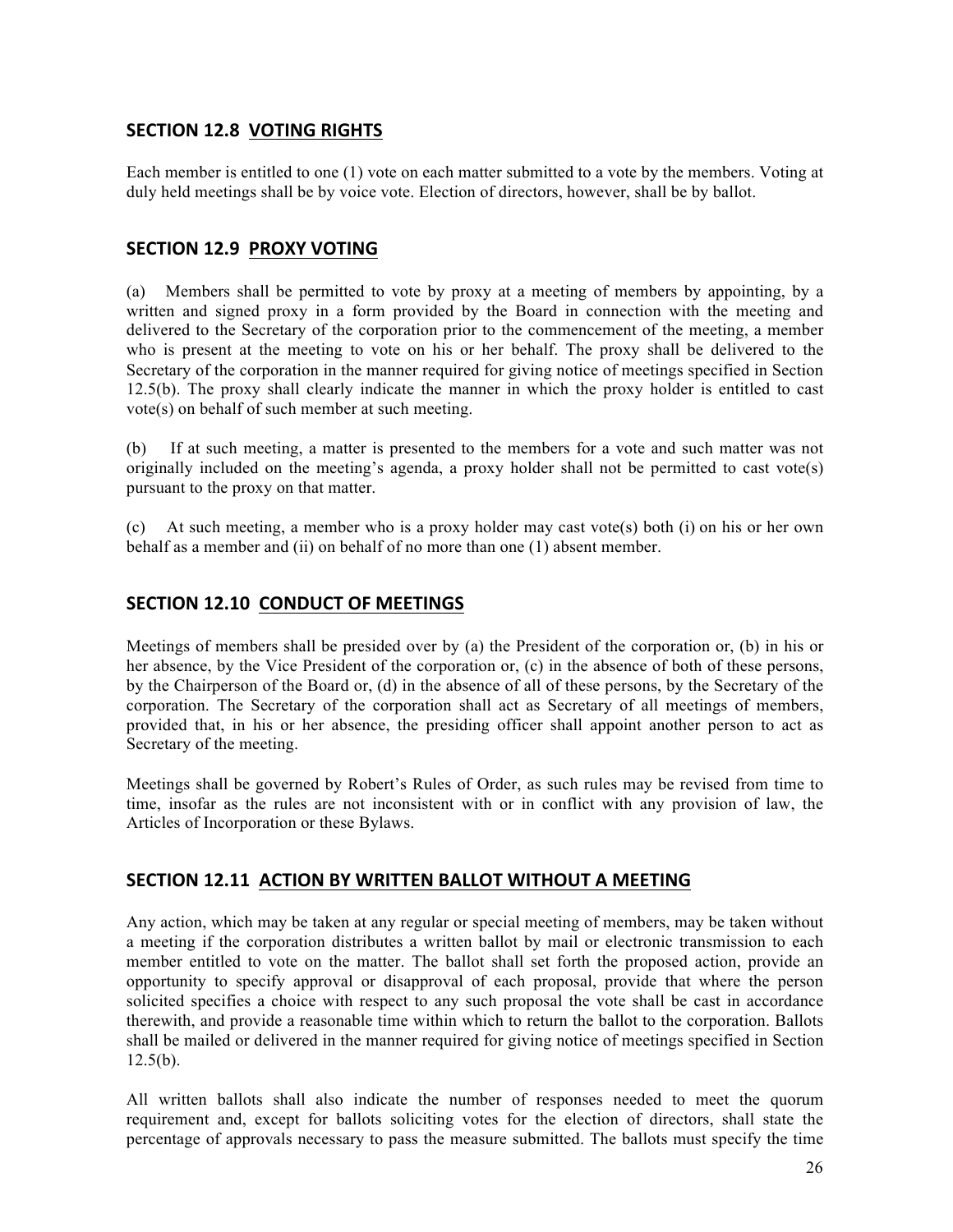by which they must be received by the corporation in order to be counted.

Approval of action by written ballot shall be valid only when the number of votes cast by ballot within the time period specified equals or exceeds the quorum required to be present at a meeting authorizing the action, and the number of approvals equals or exceeds the number of votes that would be required to approve the action at a meeting at which the total number of votes cast was the same as the number of votes cast by ballot.

Directors may be elected by written ballot. Such ballots for the election of directors shall list the persons nominated at the time the ballots are mailed or delivered. If any such ballots are marked "withhold" or otherwise marked in a manner indicating that the authority to vote for the election of directors is withheld, they shall not be counted as votes either for or against the election of a director.

The corporation may not revoke a written ballot after it is received by a member.

For any action taken by written ballot of the members without a meeting, all ballots received by the corporation shall be filed with the minutes of the proceedings of the members.

## **SECTION 12.12 ACTION BY WRITTEN CONSENT WITHOUT A MEETING**

Any action required or permitted to be taken by the members may be taken without a meeting, if all members shall individually or collectively consent in writing to the action. The action by written consent shall have the same force and effect as the unanimous vote of the members.

For any action taken by written consent of the members without a meeting, all written consents received by the corporation shall be filed with the minutes of the proceedings of the members.

## **SECTION 12.13 NOMINATIONS AND ELECTIONS**

(a) Directors to be Elected. In accordance with Section 3.1 of these Bylaws, the Board shall include the following:

(i) The President of the corporation.

Any other director(s) and/or officer(s) to be elected shall be elected by the members of the corporation at the annual meeting of the prior academic calendar year.

(b) Procedures Made Available to Members. The corporation shall make available to its members reasonable nomination and election procedures with respect to the election of directors by members at least forty-five (45) days prior to the annual meeting at which the election shall occur. Such procedures shall be reasonable, given the nature, size and operations of the corporation, and shall include:

- (i) A reasonable means of nominating persons for election as directors.
- (ii) A reasonable opportunity for a nominee to communicate to the members the nominee's qualifications and the reasons for the nominee's candidacy.
- (iii) A reasonable opportunity for all nominees to solicit votes.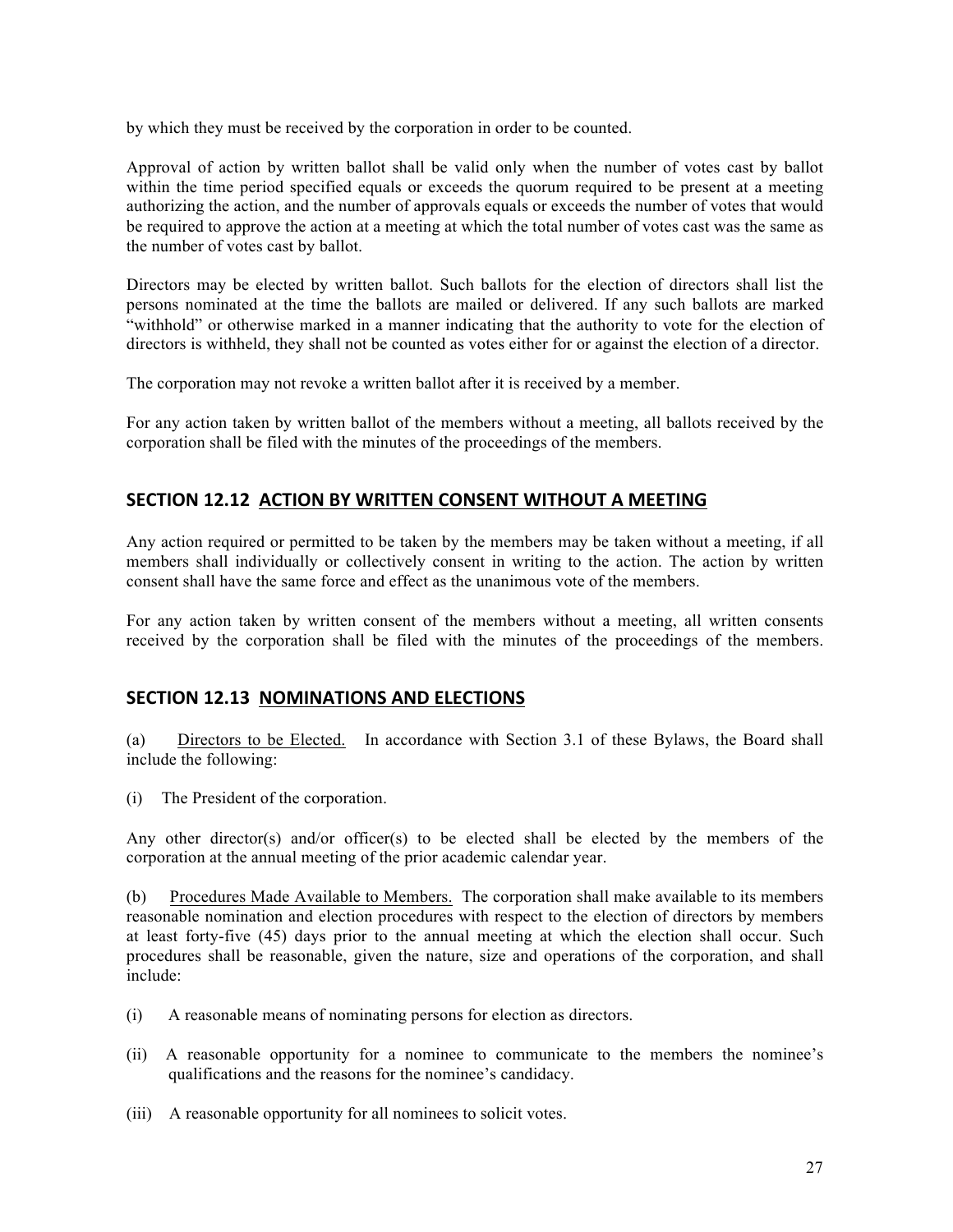(iv) A reasonable opportunity for all members to choose among the nominees.

(c) Request by Nominee for Information: Any nominee for election to the Board may request certain information regarding members of the corporation. Upon (a) the written request by a nominee at least thirty (30) days prior to the election and (b) the payment with such request of the reasonable costs of mailing (including postage), the corporation shall, within ten (10) business days after such request (provided payment has been made) mail to all members or such portion of them that the nominee may reasonably specify, any material which the nominee shall furnish and which is reasonably related to the election, unless the corporation within five (5) business days after the request allows the nominee, at the corporation's option, the right to do either of the following:

- (i) Inspect and copy the record of all members' names, addresses and voting rights, at reasonable times, upon five (5) business days' prior written demand upon the corporation, which demand shall state the purpose for which the inspection rights are requested; or
- (ii) Obtain from the Secretary of the corporation, upon written demand and payment of a reasonable charge, a list of the names, addresses and voting rights of those members entitled to vote for the election of directors, as of the most recent record date for which it has been compiled or as of any date specified by the nominee subsequent to the date of demand. The demand shall state the purpose for which the list is requested and the membership list shall be made available on or before the later of ten (10) business days after the demand is received or after the date specified therein as the date as of which the list is to be compiled.

(d) Conduct of Elections: The election of directors to the Board by members shall be governed by Robert's Rules of Order, as such rules may be revised from time to time, insofar as the rules are not inconsistent with or in conflict with any provision of law, the Articles of Incorporation or these Bylaws.

## **SECTION 12.14 RECORD DATE**

The record date for purposes of determining the members entitled to notice, voting rights, written ballot rights, any other right with respect to a meeting of members or any other lawful membership action, may be fixed by the Board pursuant to Section 5611 of the California Nonprofit Public Benefit Corporation Law.

For the record date for notice of any meeting of members, the Board may fix, in advance, a date as the record date not less than ten (10) and not more than ninety (90) days before the date of the meeting. If no record date is fixed, members at the close of business on the business day preceding the day on which notice is given or, if notice is waived, at the close of business on the business day preceding the day on which the meeting is held, are entitled to notice of a meeting of members. A determination of members entitled to notice of a meeting of members shall apply to any adjournment of the meeting unless the Board fixes a new record date for the adjourned meeting.